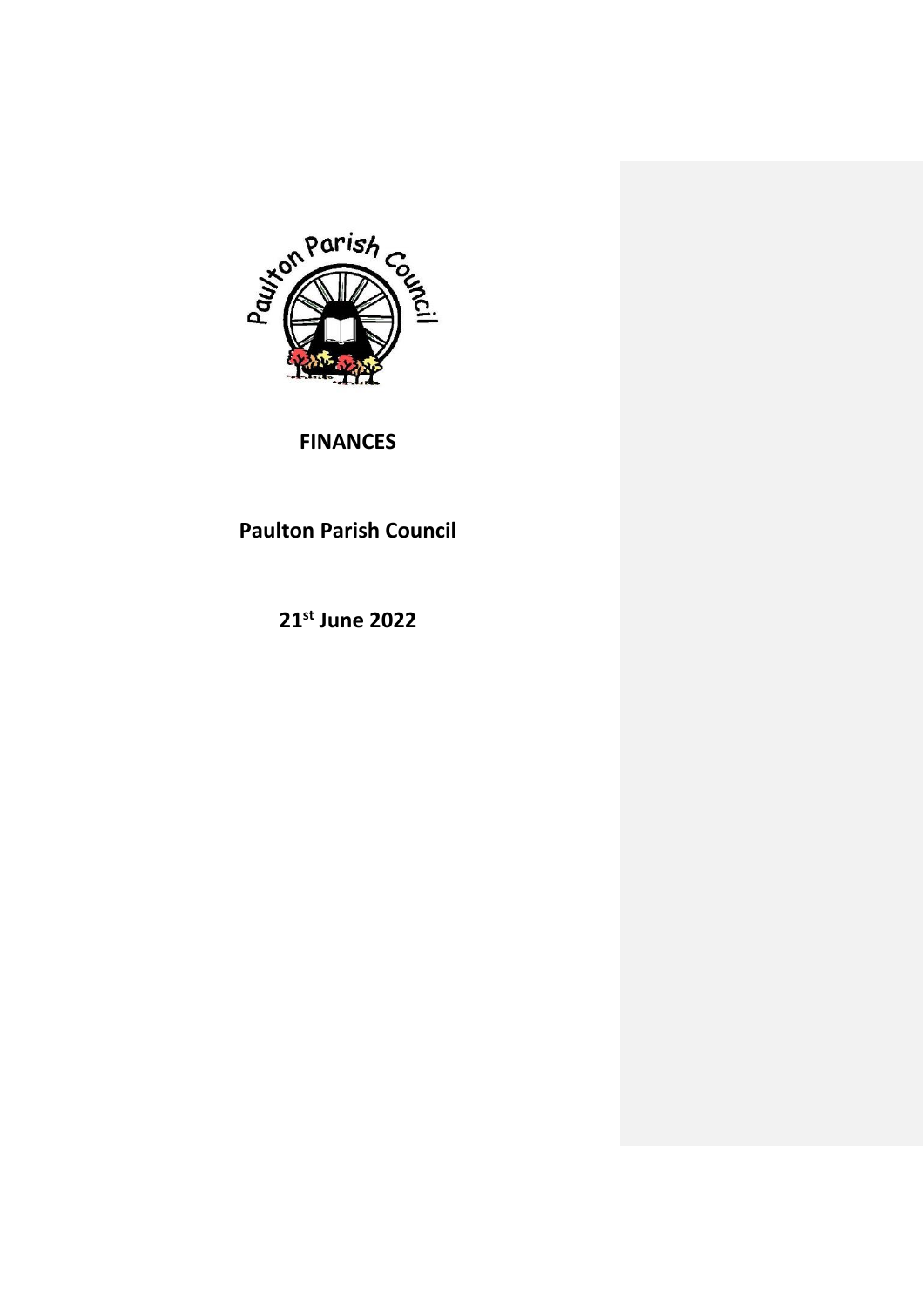# **Agenda Item 6.**

| Date: 30/05/2022<br>Time: 11:17           | <b>Paulton Parish Council Current Year</b><br><b>Bank Reconciliation Statement as at 30/04/2022</b><br>for Cashbook 1 - Current Bank A/c |                                    | Page 1<br>User: TL |
|-------------------------------------------|------------------------------------------------------------------------------------------------------------------------------------------|------------------------------------|--------------------|
| <b>Bank Statement Account Name (s)</b>    | <b>Statement Date</b>                                                                                                                    | Page No                            | <b>Balances</b>    |
| Nat West                                  | 30/04/2022                                                                                                                               | 1                                  | 250,941.16         |
|                                           |                                                                                                                                          |                                    | 250.941.16         |
| <b>Unpresented Cheques (Minus)</b>        |                                                                                                                                          | Amount                             |                    |
|                                           |                                                                                                                                          | 0.00                               |                    |
|                                           |                                                                                                                                          |                                    | 0.00               |
|                                           |                                                                                                                                          |                                    | 250.941.16         |
| <b>Receipts not Banked/Cleared (Plus)</b> |                                                                                                                                          |                                    |                    |
|                                           |                                                                                                                                          | 0.00                               |                    |
|                                           |                                                                                                                                          |                                    | 0.00               |
|                                           |                                                                                                                                          |                                    | 250.941.16         |
|                                           |                                                                                                                                          | <b>Balance per Cash Book is :-</b> | 250,941.16         |
|                                           |                                                                                                                                          | Difference is :-                   | 0.00               |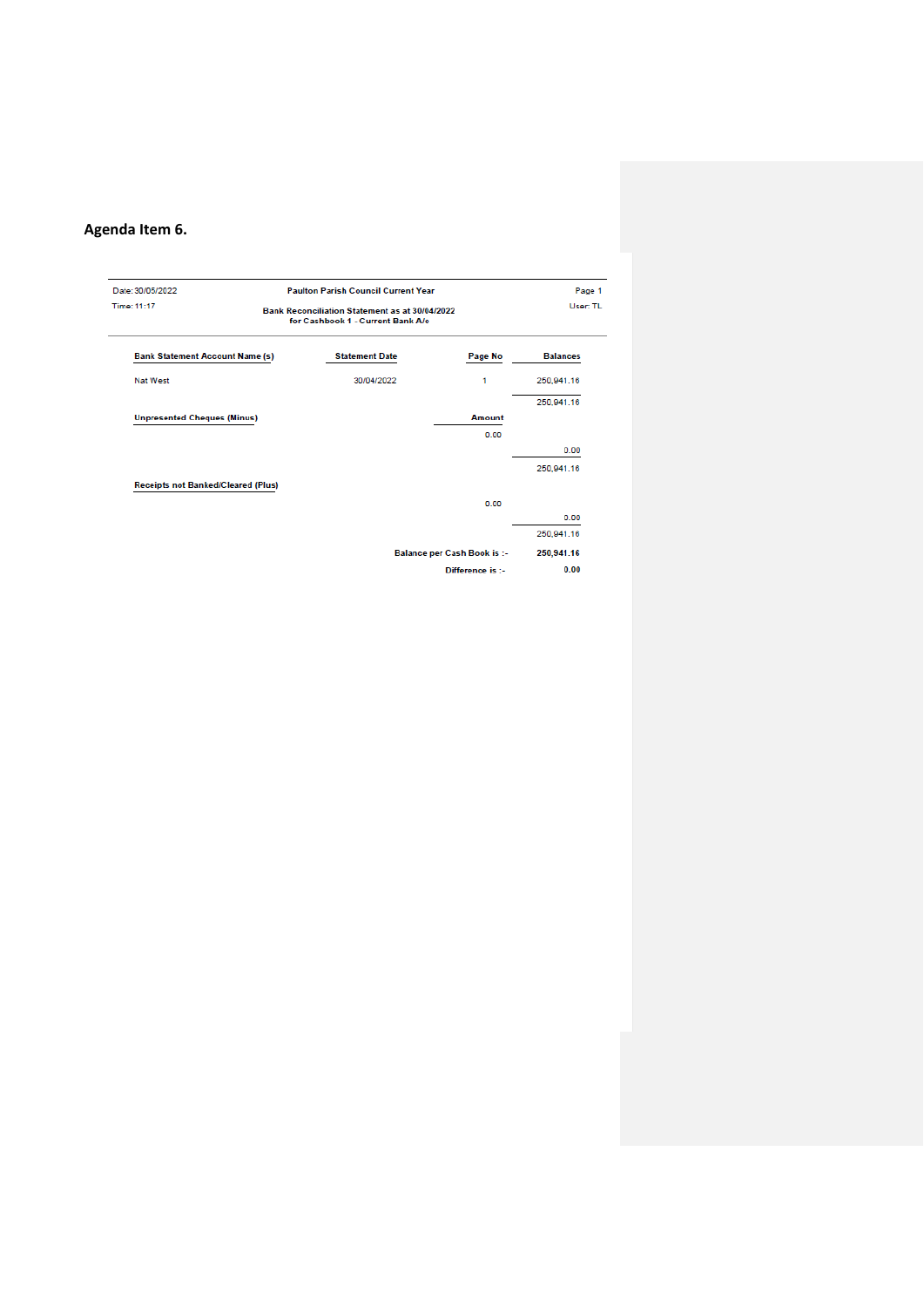| 01/06/2022             |                                         | <b>Paulton Parish Council Current Year</b> |                                                 | Page 1               |
|------------------------|-----------------------------------------|--------------------------------------------|-------------------------------------------------|----------------------|
| 16:12                  |                                         | <b>Current Bank A/c</b>                    |                                                 |                      |
|                        |                                         |                                            | Cash Received between 01/04/2022 and 31/05/2022 |                      |
| Date                   | Cash Received from                      | Receipt No                                 | <b>Receipt Description</b>                      | <b>Receipt Total</b> |
|                        | 20/05/2022 Allen Residential            | <b>BAC</b>                                 | Magazine Ad issues 20,21,22,23                  | 198.00               |
|                        | 08/04/2022 Andy Wrintmore               | <b>BACS</b>                                | Memorial fee                                    | 107.00               |
|                        | 03/05/2022 Andy Wrintmore               | <b>BAC</b>                                 | Memorial - Cox, Sims                            | 58.00                |
| 05/04/2022             | <b>B&amp;NES Council</b>                |                                            | Precept                                         | 125.794.50           |
|                        | 26/05/2022 B&NES Council                | 029/22                                     | Rights of way clearance                         | 868.88               |
|                        | 27/04/2022 Bryan G Bishop Ltd           | 101912                                     | Interment - Jones                               | 29.00                |
|                        | 27/04/2022 Bryan G Bishop Ltd           | 101912                                     | Memorial - Jones                                | 29.00                |
|                        | 27/04/2022 Bryan G Bishop Ltd           | 101912                                     | Interment - Mr Parfitt                          | 662.00               |
|                        | 31/05/2022 Bryan G Bishop Ltd           | <b>INV 23/005</b>                          | Magazine AD issues 20,21,22,23                  | 300.00               |
|                        | 06/05/2022 Carder allotment plot 9      |                                            | Carder allotment plot 9                         | 20.00                |
|                        | 25/05/2022 Edwards Opticians            | INv 23/019                                 | Magazine Ad issues 20.21.22.23                  | 408.00               |
| 09/05/2022 H Rowcliffe |                                         |                                            | <b>Allotment Rent</b>                           | 20.00                |
| 13/05/2022 HMRC        |                                         | <b>BACS</b>                                | <b>VAT</b> reclaim                              | 4.194.96             |
| 04/04/2022 Hub Cafe    |                                         | Online                                     | <b>PRS</b> contribution                         | 161.25               |
| 05/04/2022 Hub Cafe    |                                         | online                                     | Rent                                            | 333 71               |
| 09/05/2022 Hub Cafe    |                                         | DPC.                                       | Cafe rent                                       | 366.66               |
| 16/05/2022             | J & S Preston                           |                                            | Magazine ad                                     | 300.00               |
| 25/04/2022 L Hosking   |                                         | <b>BACS</b>                                | <b>Allotment rent</b>                           | 20.00                |
|                        | 12/05/2022 Paulton Clinic               | <b>BACS</b>                                | Magazine Ad, issue 20                           | 120.00               |
|                        | 27/04/2022 Paulton Village Hall         | 101912                                     | Village Hall admin                              | 183.46               |
|                        | 12/05/2022 Peregrine Accountants        | <b>INV23/011</b>                           | Magazine AD issues 20,21,22,23                  | 300.00               |
| 25/04/2022             | <b>R</b> Pipe                           | bacs                                       | <b>Allotment rent</b>                           | 20.00                |
| 30/05/2022             | S G Taylor Clocks & Watches             |                                            | Magazine ad issues 20 21 22 23                  | 198.00               |
| 04/05/2022             | Stephenson                              | <b>BAC</b>                                 | <b>Allotment Rent</b>                           | 20.00                |
| 19/05/2022             | <b>Swan Artworks</b>                    | <b>BAC</b>                                 | Magazine AD issues 20,21,22,23                  | 198.00               |
| 04/04/2022             | <b>TENANT</b>                           | Online                                     | Chapel lodge rent                               | 475.00               |
| 04/05/2022             | <b>TENANT</b>                           | <b>BAC</b>                                 | Chapel lodge rent                               | 475.00               |
| 16/05/2022             | <b>TENANT</b>                           |                                            | Reimbursement of electric                       | 636.88               |
| 20/05/2022             | <b>Thatcher &amp; Hallam Solicitors</b> | <b>INV 23/015</b>                          | Magazine AD issues 20,21,22,23                  | 408.00               |
| 27/04/2022             | Udell                                   | 101912                                     | Interment                                       | 29.00                |
| 27/04/2022 Webber      |                                         | 101912                                     | Exclusive right of burial                       | 107.00               |
|                        |                                         |                                            | <b>Total Receipts</b>                           | 137.041.30           |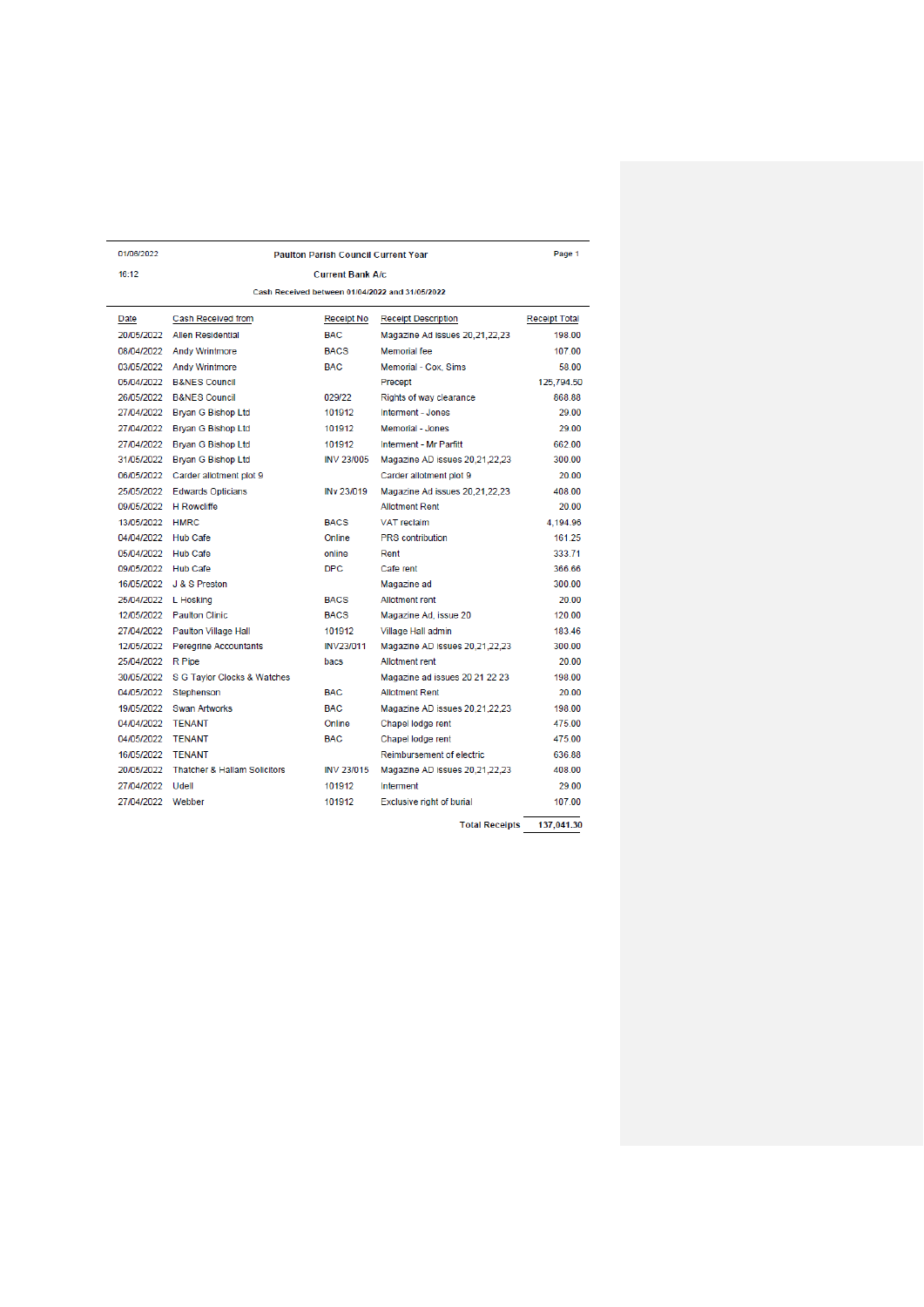| Date: 01/06/2022                                        |                                           |                   | <b>Paulton Parish Council Current Year</b> | Page 1                         |  |  |  |  |  |
|---------------------------------------------------------|-------------------------------------------|-------------------|--------------------------------------------|--------------------------------|--|--|--|--|--|
| Time: 16:11                                             |                                           |                   | <b>Current Bank A/c</b>                    |                                |  |  |  |  |  |
| List of Payments made between 01/04/2022 and 31/05/2022 |                                           |                   |                                            |                                |  |  |  |  |  |
| Date Pald                                               | Payee Name                                | Reference         | Amount Pald Authorized Ref                 | <b>Transaction Detail</b>      |  |  |  |  |  |
| 01/04/2022                                              | <b>Talk Mobile</b>                        | DD                | 5.00                                       | <b>Mobile Use</b>              |  |  |  |  |  |
| 01/04/2022                                              | Bath & NE Somerset Council                | <b>DD</b>         | 119.03                                     | <b>Cemetery Rates</b>          |  |  |  |  |  |
| 01/04/2022                                              | <b>EDF Energy</b>                         | <b>DD</b>         | 9.00                                       | Youth Shelter electric         |  |  |  |  |  |
| 01/04/2022                                              | <b>EDF Energy</b>                         | DD                | 13.00                                      | Electric tollet block          |  |  |  |  |  |
| 01/04/2022                                              | <b>EDF Energy</b>                         | <b>DD</b>         | 15.00                                      | Electric red lion yard         |  |  |  |  |  |
| 01/04/2022                                              | Bath & NE Somerset Council                | DD                | 484.25                                     | Rates: Hub                     |  |  |  |  |  |
|                                                         | 01/04/2022 EDF Energy                     | <b>DD</b>         | 16.00                                      | Cemetery electric              |  |  |  |  |  |
| 06/04/2022                                              | Valley Mill Ltd                           | <b>BACS</b>       | 175.70                                     | Memorial Plaque Clir Dix       |  |  |  |  |  |
|                                                         | 07/04/2022 EDF Energy                     | <b>DD</b>         | $-59.96$                                   | Electric refund Red Lion yard  |  |  |  |  |  |
| 07/04/2022                                              | <b>EDF Energy</b>                         | 8391992012        | $-11.13$                                   | Electric refund Youth shelter  |  |  |  |  |  |
| 07/04/2022                                              | Net Salaries                              | <b>BACS</b>       | 436.28                                     | Net Salaries                   |  |  |  |  |  |
|                                                         | 07/04/2022 EDF Energy                     | <b>DD</b>         | $-22.03$                                   | Cemetery electric refund       |  |  |  |  |  |
|                                                         | 11/04/2022 EDF Energy                     | 5318003601        | $-24.39$                                   | Electric refund Tollet block   |  |  |  |  |  |
|                                                         | 11/04/2022 Adobe Systems Software         | nn                | 8.32                                       | Photography plan               |  |  |  |  |  |
|                                                         | 12/04/2022 PHS Group                      | 68948608          | 330.22                                     | Sanitary disposal 04/22-04/23  |  |  |  |  |  |
|                                                         | 12/04/2022 Allstar Business Solutions     | E201514290        | 3.36                                       | Other Services and fees        |  |  |  |  |  |
|                                                         | 12/04/2022 Allstar Business Solutions     | E201521927        | 34.88                                      | Fuel                           |  |  |  |  |  |
|                                                         | 12/04/2022 Apollo Techology               | 116834            | 40.50                                      | Onsite call out CCTV           |  |  |  |  |  |
|                                                         | 12/04/2022 Bath Recycling Skips           | 041584            | 192.00                                     | 2 Yard - mixed                 |  |  |  |  |  |
|                                                         | 12/04/2022 Dataplan Payroll Ltd           | 167700            | 64.80                                      | Fortnightly/monthly payroll    |  |  |  |  |  |
|                                                         | 14/04/2022 Mainstream Digital             | <b>DD</b>         | 6.84                                       | Call charges                   |  |  |  |  |  |
| 14/04/2022                                              | Mainstream Digital                        | 1047475           | 126.00                                     | Superfast broadband            |  |  |  |  |  |
|                                                         | 19/04/2022 Peninsula                      | DD                | 2.655.12                                   | <b>Employment services</b>     |  |  |  |  |  |
| 20/04/2022 ALCA                                         |                                           | <b>SUBS22 083</b> | 946.11                                     | Annual subscription ALCA       |  |  |  |  |  |
|                                                         | 21/04/2022 Net Salaries                   | <b>PAY</b>        | 436.28                                     | Net salaries                   |  |  |  |  |  |
|                                                         | 22/04/2022 Chew Valley Trees              | 2222837           | 263.50                                     | Crataequs laev plena tree      |  |  |  |  |  |
|                                                         | 25/04/2022 Public Works Loan Board        | <b>DD</b>         | 8,858.60                                   |                                |  |  |  |  |  |
|                                                         |                                           |                   |                                            | PWLB repayment                 |  |  |  |  |  |
| 26/04/2022 Amazon                                       |                                           | 165009471         | 9.95                                       | 100 x white sugar              |  |  |  |  |  |
| 26/04/2022 Amazon                                       |                                           | 495119445         | 16.20                                      | Instant coffee annual assembly |  |  |  |  |  |
| 27/04/2022 Amazon                                       |                                           | 143426781         | 21.95                                      | Teaspoons for annual assembly  |  |  |  |  |  |
| 27/04/2022 Amazon                                       |                                           | 22LODF3AEU        | 3.49                                       | Tea bags for annual assembly   |  |  |  |  |  |
|                                                         | 28/04/2022 Net Salaries                   | <b>BACS</b>       | 7 107 10                                   | Net salaries                   |  |  |  |  |  |
| 28/04/2022 Amazon                                       |                                           | -156988245        | $-5.91$                                    | credit picture hang strips     |  |  |  |  |  |
|                                                         | 29/04/2022 Natwest Bank                   | <b>DD</b>         | 24.05                                      | <b>Bank charges</b>            |  |  |  |  |  |
|                                                         | 29/04/2022 Konica Minolta Business Soluti | <b>DD</b>         | 23.35                                      | Printer charges                |  |  |  |  |  |
| 29/04/2022                                              | Southern electric                         | nn                | 349.23                                     | Electric : the Hub             |  |  |  |  |  |
|                                                         | 03/05/2022 Rialtas Business Solutions     | SM25360           | 154.80                                     | Annual support licence         |  |  |  |  |  |
|                                                         | 03/05/2022 C&S Cleaning Services Ltd      | SI-20480          | 249.60                                     | Cleaning of hub/windows        |  |  |  |  |  |
| 03/05/2022                                              | Youth Connect South West Ltd              | <b>INV-0511</b>   | 4.963.55                                   | Youth work sessions            |  |  |  |  |  |
|                                                         | 03/05/2022 PPL PRS Ltd                    | SIN2040684        | 458.98                                     | Music Licence - the Hub        |  |  |  |  |  |
|                                                         | 03/05/2022 Ms J Stephenson                | <b>BACS</b>       | 20.00                                      | Cakes for PALS meeting         |  |  |  |  |  |
|                                                         | 03/05/2022 Bristol Business Forms Ltd     | 44395             | 108.00                                     | 100 x Annual report booklets   |  |  |  |  |  |
| 03/05/2022                                              | Ms J Stephenson                           | <b>BACS</b>       | 8.00                                       | <b>Cakes for volunteers</b>    |  |  |  |  |  |
|                                                         | 03/05/2022 DJ Phillips                    | 17370             | 528.87                                     | Utility vehicle exhaust        |  |  |  |  |  |
| 03/05/2022                                              | SoltechIT                                 | 21895             | 156.00                                     | Upgrade on PC                  |  |  |  |  |  |
| 03/05/2022                                              | Paulton Village Hall Committee            | VH2022-010        | 800.00                                     | Use of office space Jan-Mar    |  |  |  |  |  |
| 03/05/2022                                              | ALCA                                      | INV-22004         | 40.00                                      | Planning training Cli Bancroft |  |  |  |  |  |

Continued on Page 2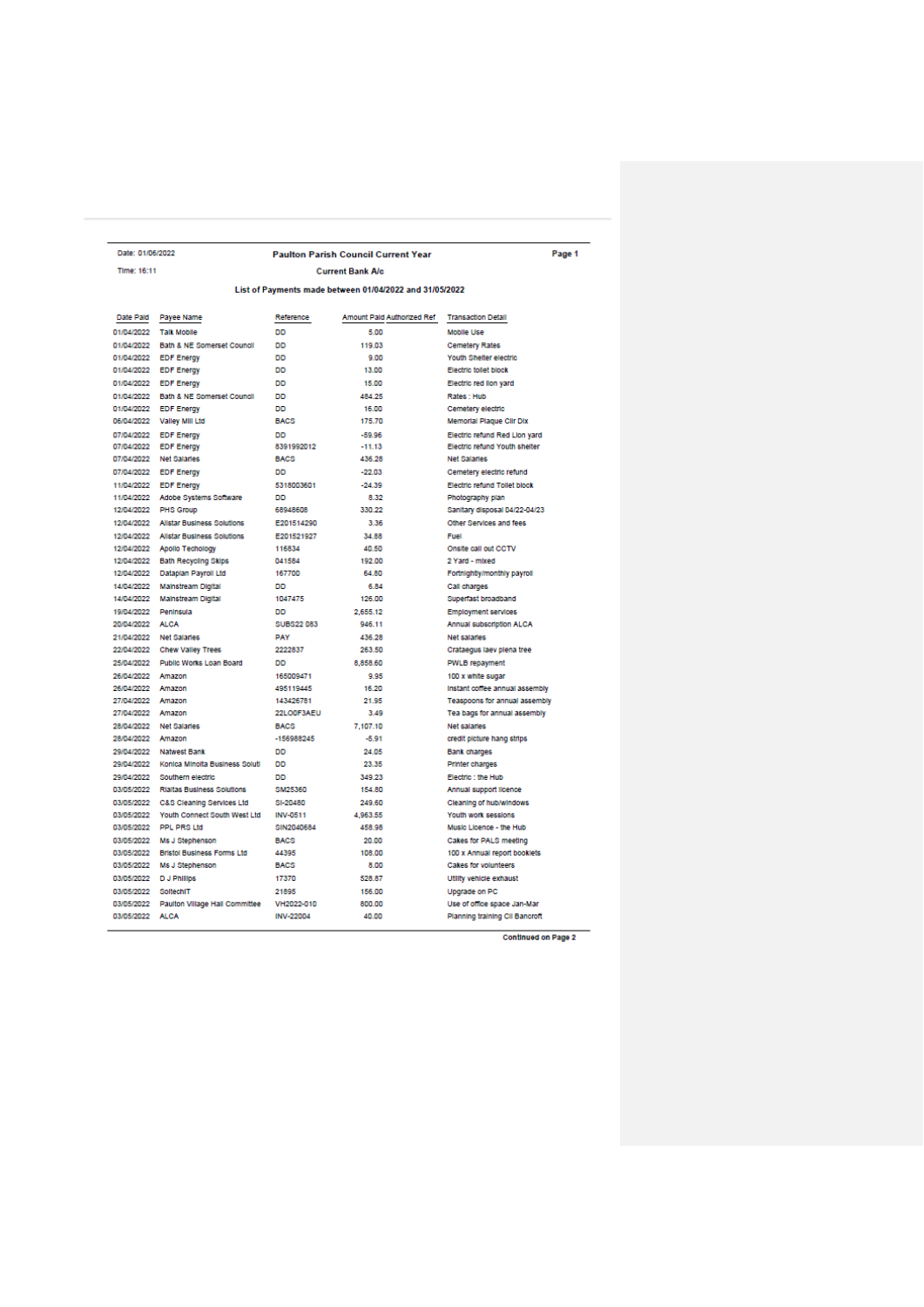|                   | Date: 01/06/2022                          |             | <b>Paulton Parish Council Current Year</b>              |                                | Page 2 |
|-------------------|-------------------------------------------|-------------|---------------------------------------------------------|--------------------------------|--------|
| Time: 16:11       |                                           |             | <b>Current Bank A/c.</b>                                |                                |        |
|                   |                                           |             | List of Payments made between 01/04/2022 and 31/05/2022 |                                |        |
| Date Paid         | Payee Name                                | Reference   | Amount Pald Authorized Ref                              | <b>Transaction Detail</b>      |        |
| 03/05/2022        | <b>Talk Mobile</b>                        | nn          | 5.00                                                    | Mobile charges                 |        |
| 03/05/2022        | <b>EDF Energy</b>                         | DD          | 124.00                                                  | <b>Cemetery Rates</b>          |        |
| 03/05/2022        | <b>EDF</b> Energy                         | DD          | 489.00                                                  | <b>Hub Rates</b>               |        |
|                   | 03/05/2022 EDF Energy                     | nn          | 15.00                                                   | Con/Red lion electric          |        |
|                   | 03/05/2022 EDF Energy                     | nn          | $-124.00$                                               | Incorrect payee                |        |
|                   | 03/05/2022 EDF Energy                     | nn          | $-489.00$                                               | Incorrect payee                |        |
|                   | 03/05/2022 Bath & NE Somerset Council     | nn          | 124.00                                                  | <b>Cemetery Rates</b>          |        |
|                   | 03/05/2022 Bath & NE Somerset Council     | DD          | 489.00                                                  | <b>Hub Rates</b>               |        |
|                   | 03/05/2022 EDF Energy                     | nn          | 13.00                                                   | Tollet bowling green electric  |        |
|                   | 03/05/2022 EDF Energy                     | nn          | 17.00                                                   | Cemetery electric              |        |
|                   | 03/05/2022 EDF Energy                     | DD          | 10,00                                                   | Youth shelter electric         |        |
|                   | 03/05/2022 Chew Valley Trees              | <b>BACS</b> | 263.50                                                  | Crataegus Plena tree           |        |
|                   | 05/05/2022 Net Salaries                   | <b>BACS</b> | 448.48                                                  | Net Salaries                   |        |
|                   | 05/05/2022 Bath & NE Somerset Council     | nn          | 12.40                                                   | Office Recyling                |        |
|                   | 05/05/2022 SSE Enterprise                 | <b>BACS</b> | $-750.70$                                               | refund, incorrect a/c July 21  |        |
|                   | 09/05/2022 Adobe Systems Software         | <b>DD</b>   | 8.32                                                    | Adobe Photography plan         |        |
|                   | 10/05/2022 1st Paulton Guides             | <b>BACS</b> | 742.45                                                  | PC #22-179 Grant               |        |
|                   | 10/05/2022 Bath Area Play Project         | <b>BACS</b> | 805.00                                                  | PC #22-179 Grant               |        |
|                   | 10/05/2022 Citizens Advice                | <b>BACS</b> | 500.00                                                  | PC #22-179 Grant               |        |
|                   | 10/05/2022 Dial a Ride                    | <b>BACS</b> | 1,055.00                                                | PC #22-179 Grant               |        |
|                   | 10/05/2022 Double Hills                   | <b>BACS</b> | 1.605.00 PC #22-179<br>Grant                            | Double Hills                   |        |
| 10/05/2022        | Dial a Ride                               | <b>BACS</b> | 1.605.00                                                | PC #22-179 Grant               |        |
| 10/05/2022        | Dial a Ride                               | <b>BACS</b> | -1,055.00 PC #22-179<br><b>Grant</b> err                | cancel entry                   |        |
| 10/05/2022        | Double Hills                              | <b>BACS</b> | 1.055.00                                                | PC #22-179 Grant               |        |
|                   | 10/05/2022 Double Hills                   | <b>BACS</b> | $-1,605.00$                                             | Double Hills cancel error      |        |
|                   | 10/05/2022 Somer Valley Walkers           | <b>BACS</b> | 200.00                                                  | PC #22-179 Grant               |        |
| 10/05/2022 Amazon |                                           | <b>BACS</b> | 9.99                                                    | Blue paper & handtowels        |        |
|                   | 10/05/2022 Pride in Paulton               | <b>BACS</b> | 1.308.00                                                | Grant PC#22-179                |        |
|                   | 13/05/2022 Royal Images                   | <b>BACS</b> | 92.40                                                   | Royal print - mounted          |        |
| 13/05/2022 Amazon |                                           | <b>DD</b>   | 16.49                                                   | Heavy duty refuse sacks        |        |
|                   | 16/05/2022 Mainstream Digital             | 1050557     | 2.70                                                    | Call charges                   |        |
| 16/05/2022 HMRC   |                                           | <b>BACS</b> | 1.853.09                                                | PAYE/NI April                  |        |
| 16/05/2022        | Amazon                                    | DD          | 29.73                                                   | Hub, hand wash, glue, dlary    |        |
| 17/05/2022 Amazon |                                           | <b>BACS</b> | 5.25                                                    | Diary                          |        |
|                   | 19/05/2022 Net Salaries                   | <b>BACS</b> | 440.35                                                  | Net Salaries                   |        |
|                   | 23/05/2022 Allstar Business Solutions     | E201540968  | 44.34                                                   | Unleaded fuel                  |        |
|                   | 23/05/2022 Dataplan Pavroll Ltd           | 170030      | 72.00                                                   | Pavroll services               |        |
|                   | 23/05/2022 D J Phillips                   | 17345       | 271.86                                                  | Mower fuel leak repair         |        |
|                   | 23/05/2022 PPL PRS Ltd                    | SIN2046624  | 362.70                                                  | Music Licence - Hub            |        |
|                   | 23/05/2022 Institute of Cemetery Manageme | 4765202223  | 95.00 Membership                                        | Institute of Cemetery Manageme |        |
| 23/05/2022 Amazon |                                           | DD          | 12.18                                                   | <b>Vinyl Gloves</b>            |        |
|                   | 24/05/2022 Paulton Party In the Park Ltd  | <b>BACS</b> | 500.00                                                  | PC #22-179 Grant               |        |
| 24/05/2022 Amazon |                                           | DD          | 20.28                                                   | Key safe & Pull sign           |        |
| 25/05/2022 Amazon |                                           | nn          | 32.99                                                   | cake slices, Jubliee comp      |        |
|                   | 25/05/2022 Grenkeleasing Ltd              | DD          | 120.97                                                  | Printer Lease 10/05-30/06      |        |

Continued on Page 3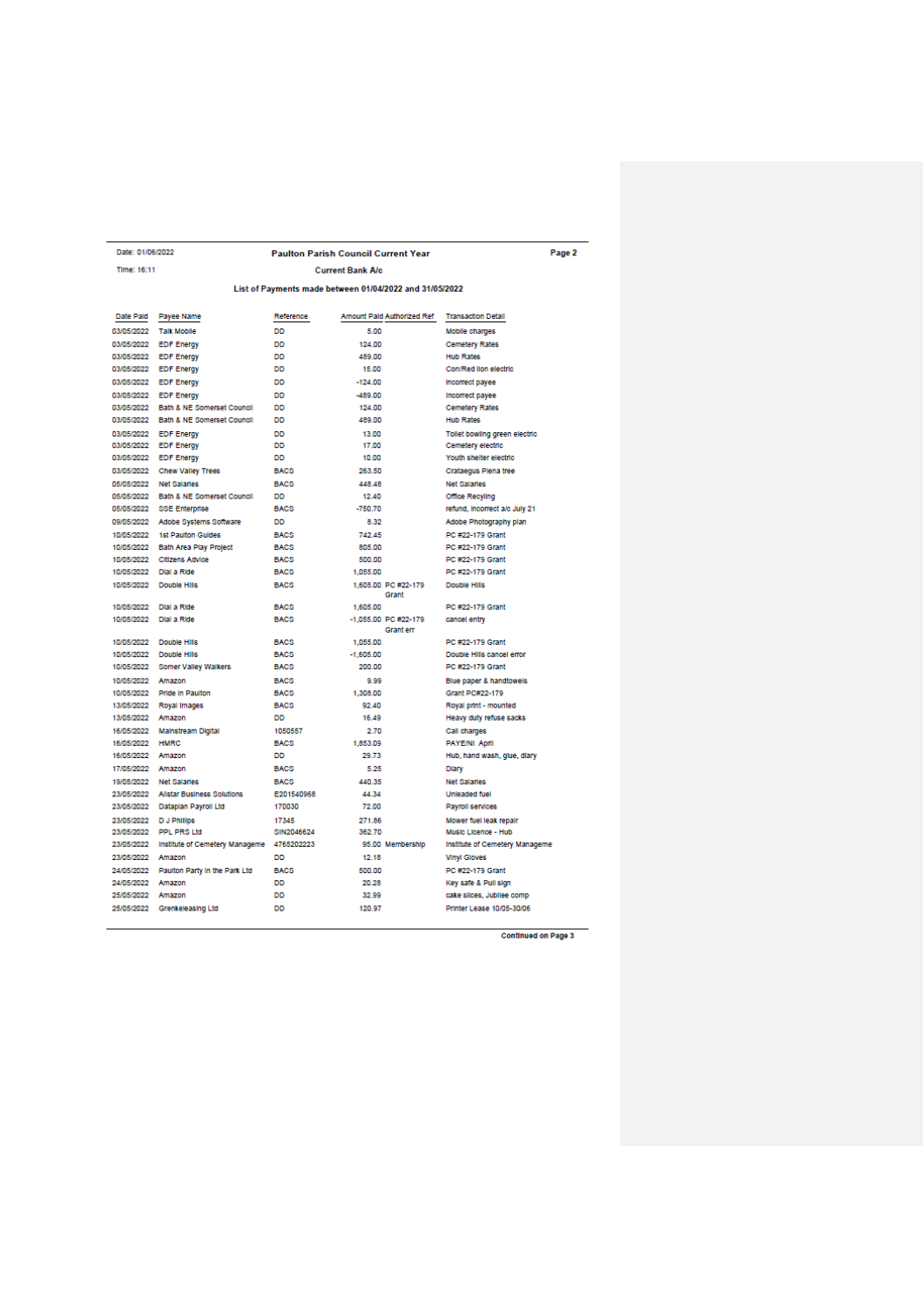| Date: 01/06/2022 |                            |                       | <b>Paulton Parish Council Current Year</b>              |                              | Page 3 |
|------------------|----------------------------|-----------------------|---------------------------------------------------------|------------------------------|--------|
| Time: 16:11      |                            |                       | <b>Current Bank Alc.</b>                                |                              |        |
|                  |                            |                       | List of Payments made between 01/04/2022 and 31/05/2022 |                              |        |
| Date Paid        | Payee Name                 | Reference             | Amount Paid Authorized Ref.                             | <b>Transaction Detail</b>    |        |
| 26/05/2022       | Net Salaries               | <b>BACS</b>           | 7,332.82                                                | Net Salaries                 |        |
| 30/05/2022       | SoltechIT                  | 21844                 | 19.79                                                   | Volp Licence & Handset       |        |
| 30/05/2022       | C&S Cleaning Services Ltd  | SI-20554              | 259.20                                                  | Cleaning hub and windows     |        |
| 30/05/2022       | Co-op                      | <b>IN0000204</b>      | 20.70                                                   | Newspapers - hub             |        |
| 31/05/2022       | <b>Carol Hall</b>          | <b>DD</b>             | 52.12                                                   | Expenses for annual assembly |        |
| 31/05/2022       | <b>Net Salaries</b>        | <b>BACS</b>           | 440.35                                                  | Net salaries                 |        |
| 31/05/2022       | <b>Natwest Bank</b>        | CHG                   | 17.50                                                   | <b>Bank charges</b>          |        |
| 31/05/2022       | Bath & NE Somerset Council | DD                    | 489.00                                                  | <b>Hub Rates</b>             |        |
| 31/05/2022       | Bath & NE Somerset Council | <b>DD</b>             | 124.00                                                  | <b>Cemetery Rates</b>        |        |
| 31/05/2022       | Double Hills               | DD                    | 550.00                                                  | Final part of grant payment  |        |
|                  |                            | <b>Total Payments</b> | 50,317.74                                               |                              |        |

| Date: 01/06/2022<br>Time: 15:45           | <b>Paulton Parish Council Current Year</b><br><b>Bank Reconciliation Statement as at 31/05/2022</b><br>for Cashbook 1 - Current Bank A/c |                                    |                 |  |  |
|-------------------------------------------|------------------------------------------------------------------------------------------------------------------------------------------|------------------------------------|-----------------|--|--|
| <b>Bank Statement Account Name (s)</b>    | <b>Statement Date</b>                                                                                                                    | Page No                            | <b>Balances</b> |  |  |
| Nat West                                  | 31/05/2022                                                                                                                               | 2                                  | 232.385.49      |  |  |
|                                           |                                                                                                                                          |                                    | 232.385.49      |  |  |
| <b>Unpresented Cheques (Minus)</b>        |                                                                                                                                          | Amount                             |                 |  |  |
|                                           |                                                                                                                                          | 0.00                               |                 |  |  |
|                                           |                                                                                                                                          |                                    | 0.00            |  |  |
|                                           |                                                                                                                                          |                                    | 232.385.49      |  |  |
| <b>Receipts not Banked/Cleared (Plus)</b> |                                                                                                                                          |                                    |                 |  |  |
|                                           |                                                                                                                                          | 0.00                               |                 |  |  |
|                                           |                                                                                                                                          |                                    | 0.00            |  |  |
|                                           |                                                                                                                                          |                                    | 232.385.49      |  |  |
|                                           |                                                                                                                                          | <b>Balance per Cash Book is :-</b> | 232,385.49      |  |  |
|                                           |                                                                                                                                          | Difference is :-                   | 0.00            |  |  |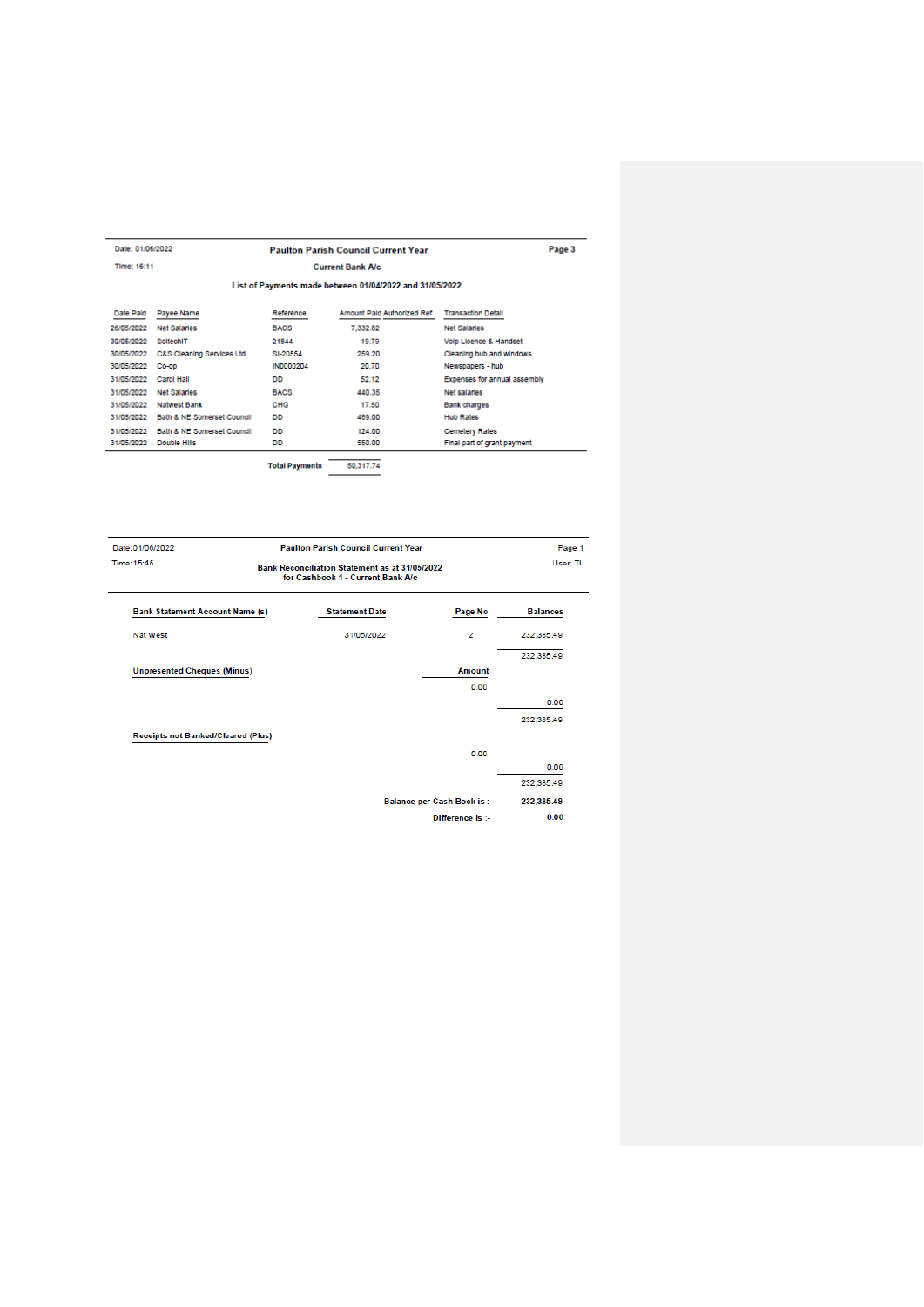| Date: 06/06/2022<br>Time: 11:47           | <b>Paulton Parish Council Current Year</b><br><b>Bank Reconciliation Statement as at 31/05/2022</b><br>for Cashbook 2 - Petty Cash |                                    |                 |  |
|-------------------------------------------|------------------------------------------------------------------------------------------------------------------------------------|------------------------------------|-----------------|--|
| <b>Bank Statement Account Name (s)</b>    | <b>Statement Date</b>                                                                                                              | Page No                            | <b>Balances</b> |  |
| Petty Cash                                | 31/05/2022                                                                                                                         | 1                                  | 36.21           |  |
|                                           |                                                                                                                                    |                                    | 36.21           |  |
| <b>Unpresented Cheques (Minus)</b>        |                                                                                                                                    | <b>Amount</b>                      |                 |  |
|                                           |                                                                                                                                    | 0.00                               |                 |  |
|                                           |                                                                                                                                    |                                    | 0.00            |  |
|                                           |                                                                                                                                    |                                    | 36.21           |  |
| <b>Receipts not Banked/Cleared (Plus)</b> |                                                                                                                                    |                                    |                 |  |
|                                           |                                                                                                                                    | 0.00                               |                 |  |
|                                           |                                                                                                                                    |                                    | 0.00            |  |
|                                           |                                                                                                                                    |                                    | 36.21           |  |
|                                           |                                                                                                                                    | <b>Balance per Cash Book is :-</b> | 36.21           |  |
|                                           |                                                                                                                                    | Difference is :-                   | 0.00            |  |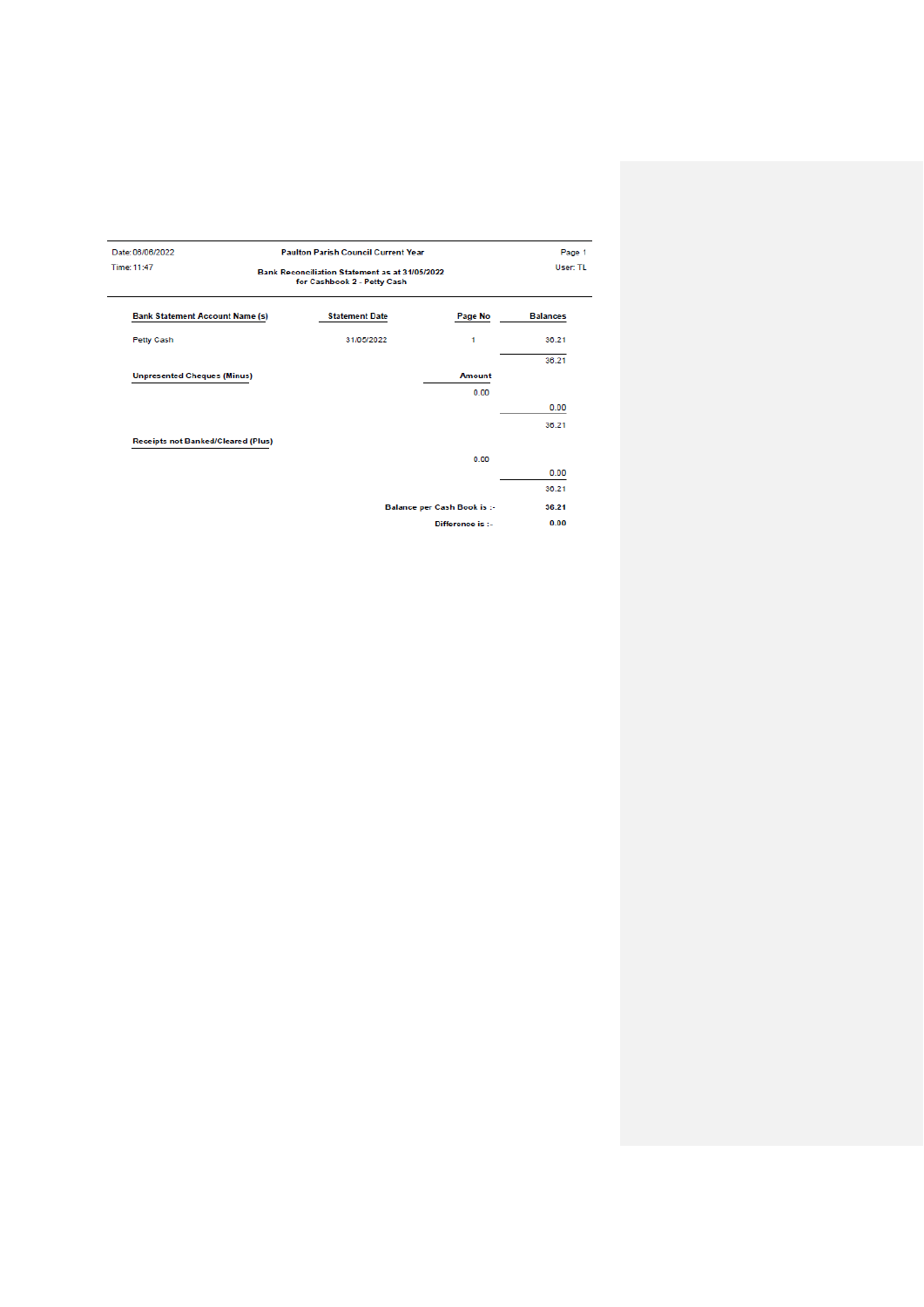| 01/06/2022 |                                        | <b>Paulton Parish Council Current Year</b>                 |         |                                                           |           |              |            | Page 1                         |
|------------|----------------------------------------|------------------------------------------------------------|---------|-----------------------------------------------------------|-----------|--------------|------------|--------------------------------|
| 15:46      |                                        | Detailed Income & Expenditure by Budget Heading 31/05/2022 |         |                                                           |           |              |            |                                |
|            |                                        | <b>Cost Centre Report</b>                                  |         |                                                           |           |              |            |                                |
|            |                                        | <b>Actual Year</b><br>To Date                              | Current | Variance<br>Annual Bud Annual Total Expenditure Available | Committed | <b>Funds</b> | % Spent    | <b>Transfer</b><br>to/from EMR |
|            | 101 Administration                     |                                                            |         |                                                           |           |              |            |                                |
|            | 1042 Income - Garden Sacks             | o                                                          | 100     | 100                                                       |           |              | 0.0%       |                                |
|            | 1050 Income - Village Hall Administ    | 153                                                        | 1.835   | 1.682                                                     |           |              | 8.3%       |                                |
|            | 1062 Income - CIL                      | 0                                                          | 3,000   | 3,000                                                     |           |              | 0.0%       |                                |
|            | 1076 Income - Precept                  | 125,795                                                    | 251,589 | 125,795                                                   |           |              | 50.0%      |                                |
|            | 1091 Income - Bank Interest            | ٥                                                          | 2,000   | 2,000                                                     |           |              | 0.0%       |                                |
|            | Administration :- Income               | 125,947                                                    | 258,524 | 132,577                                                   |           |              | 48.7%      | $\bf{0}$                       |
|            | 4001 Staff Salaries                    | 0                                                          | 68,500  | 68,500                                                    |           | 68,500       | 0.0%       |                                |
|            | 4002 Employers PAYE                    | 0                                                          | 4.000   | 4.000                                                     |           | 4.000        | 0.0%       |                                |
|            | 4003 Employers S/Ann                   | 0                                                          | 13.450  | 13,450                                                    |           | 13,450       | 0.0%       |                                |
|            | 4006 PPE, Health & Safety              | O                                                          | 100     | 100                                                       |           | 100          | 0.0%       |                                |
|            | 4008 Training/Conferences              | 40                                                         | 1.000   | 960                                                       |           | 960          | 4.0%       |                                |
|            | 4009 Travel                            | n                                                          | 200     | 200                                                       |           | 200          | 0.0%       |                                |
|            | 4010 Defibrillator                     | O                                                          | 700     | 700                                                       |           | 700          | 0.0%       |                                |
|            | 4013 Rent                              | 0                                                          | 3.200   | 3.200                                                     |           | 3.200        | 0.0%       |                                |
|            | 4017 Garden Sacks                      | 0                                                          | 100     | 100                                                       |           | 100          | 0.0%       |                                |
|            | 4019 Employment & HS contract          | 2.233                                                      | 2.220   | (13)                                                      |           | (13)         | 100.6%     |                                |
|            | 4020 Other Costs                       | 126                                                        | 200     | 74                                                        |           | 74           | 63.0%      |                                |
|            | 4021 Telephone & Fax                   | <sup>2</sup>                                               | 800     | 798                                                       |           | 798          | 0.3%       |                                |
|            | 4022 Postage                           | Ō                                                          | 100     | 100                                                       |           | 100          | 0.0%       |                                |
|            | 4023 Stationery                        | 21                                                         | 300     | 279                                                       |           | 279          | 6.9%       |                                |
|            | 4024 Memberships/Subscriptions         | 1.041                                                      | 1,500   | 459                                                       |           | 459          | 69.4%      |                                |
|            | 4025 Insurance                         | 0                                                          | 4,200   | 4.200                                                     |           | 4.200        | 0.0%       |                                |
|            | 4026 Photocopying                      | 124                                                        | 250     | 126                                                       |           | 126          | 49.7%      |                                |
|            | 4027 Refreshments                      | 27                                                         | 50      | 23                                                        |           | 23           | 53.9%      |                                |
|            | 4028 Recycling and Waste               | 12                                                         | 150     | 138                                                       |           | 138          | 8.3%       |                                |
|            | 4030 Advertising incl recruitment      | 0                                                          | 250     | 250                                                       |           | 250          | 0.0%       |                                |
|            | 4031 Publications incl precept leaf    | 90                                                         | 250     | 160                                                       |           | 160          | 36.0%      |                                |
|            | 4033 IT costs & support                | 364                                                        | 3,800   | 3.436                                                     |           | 3,436        | 9.6%       |                                |
|            | 4035 CCTV                              | 34                                                         | 500     | 466                                                       |           | 466          | 6.8%       |                                |
|            | 4050 Office equipment                  | 6                                                          | 0       | (6)                                                       |           | (6)          | 0.0%       |                                |
|            | 4057 Audit Fees                        | (1.050)                                                    | 1,400   | 2.450                                                     |           | 2.450        | $(75.0\%)$ |                                |
|            | 4058 Bank Charges                      | 42                                                         | 350     | 308                                                       |           | 308          | 11.9%      |                                |
|            | 4060 Other Professional Fees           | 60                                                         | 5.000   | 4,940                                                     |           | 4.940        | 1.2%       |                                |
|            | 4067 Equip, Furniture & Small tools    | 0                                                          | 500     | 500                                                       |           | 500          | 0.0%       |                                |
|            | 4079 Consumables & Janatorial          | 8                                                          | 200     | 192                                                       |           | 192          | 4.2%       |                                |
|            | Administration :- Indirect Expenditure | 3,180                                                      | 113,270 | 110,090                                                   | 0         | 110,090      | 2.8%       | $\Omega$                       |
|            |                                        |                                                            |         |                                                           |           |              |            |                                |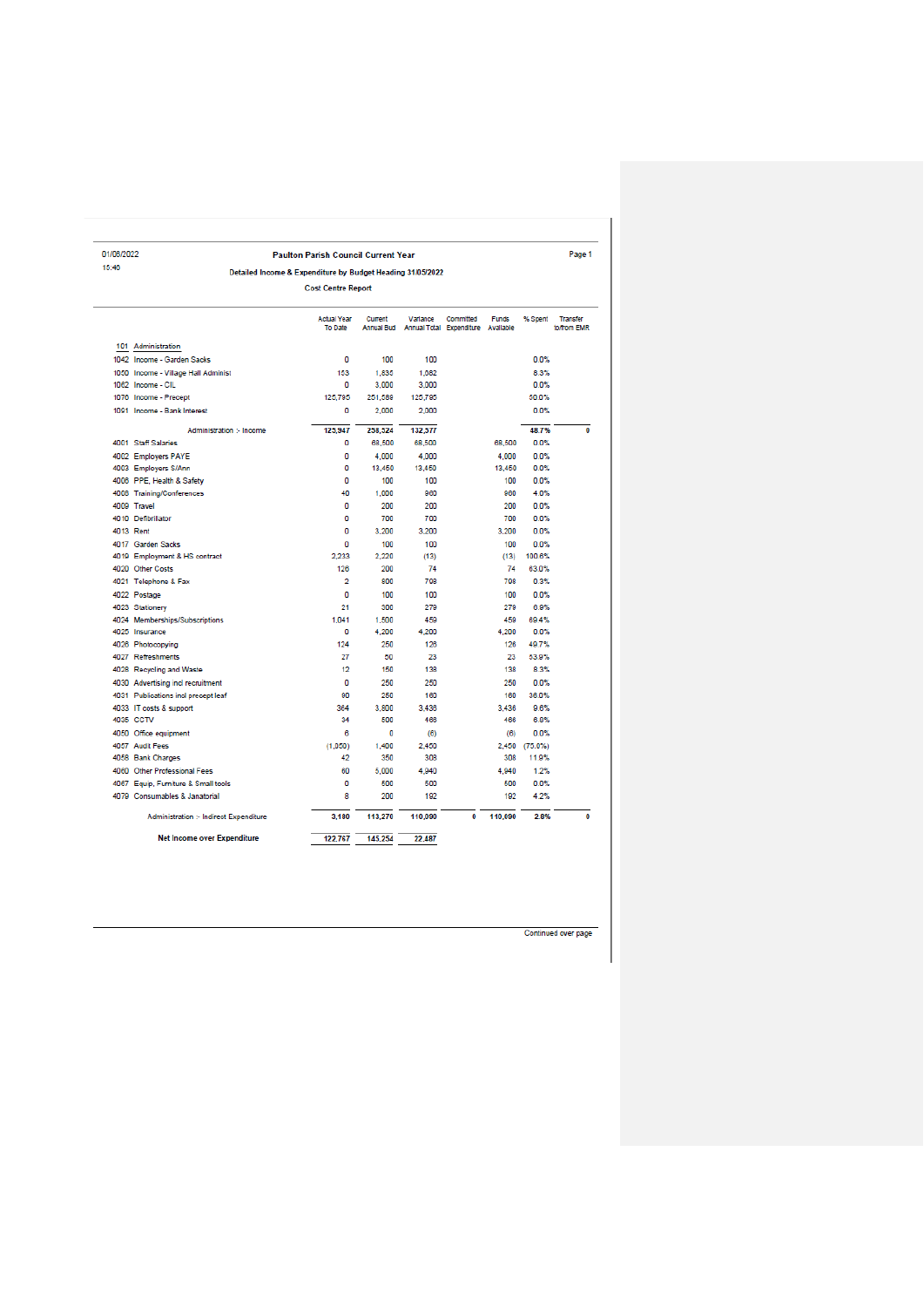| 01/06/2022                                                 | <b>Paulton Parish Council Current Year</b> |                       |           |                                                 |              |             | Page 2                         |
|------------------------------------------------------------|--------------------------------------------|-----------------------|-----------|-------------------------------------------------|--------------|-------------|--------------------------------|
| 15:46                                                      |                                            |                       |           |                                                 |              |             |                                |
| Detailed Income & Expenditure by Budget Heading 31/05/2022 |                                            |                       |           |                                                 |              |             |                                |
|                                                            | <b>Cost Centre Report</b>                  |                       |           |                                                 |              |             |                                |
|                                                            | <b>Actual Year</b><br>To Date              | Current<br>Annual Bud | Variance  | Committed<br>Annual Total Expenditure Available | <b>Funds</b> | % Spent     | <b>Transfer</b><br>to/from EMR |
| 102 Civic and Democratic                                   |                                            |                       |           |                                                 |              |             |                                |
| 4201 Chairman's Allowance                                  | (145)                                      | 200                   | 345       |                                                 |              | 345 (72.5%) |                                |
| Civic and Democratic :- Indirect Expenditure               | (145)                                      | 200                   | 345       | Ō                                               |              | 345 (72.5%) | 0                              |
| <b>Net Expenditure</b>                                     | 145                                        | (200)                 | (345)     |                                                 |              |             |                                |
| 103 Paulton Swimming Pool                                  |                                            |                       |           |                                                 |              |             |                                |
| 4013 Rent                                                  | 1                                          | 1                     | 0         |                                                 | 0            | 100.0%      |                                |
| 4015 Swimming Pool                                         | 0                                          | 9,250                 | 9,250     |                                                 | 9,250        | 0.0%        |                                |
| 4025 Insurance                                             | 0                                          | 725                   | 725       |                                                 | 725          | 0.0%        |                                |
| 4054 Loan Charges                                          | 8,859                                      | 0                     | (8,859)   |                                                 | (8,859)      | 0.0%        |                                |
| Paulton Swimming Pool :- Indirect Expenditure              | 8,860                                      | 9.976                 | 1.116     | 0                                               | 1.116        | 88.8%       | 0                              |
| <b>Net Expenditure</b>                                     | (8,860)                                    | (9.976)               | (1, 116)  |                                                 |              |             |                                |
| 104 Paulton Magazine                                       |                                            |                       |           |                                                 |              |             |                                |
| 1032 Income - Magazine                                     | 2.225                                      | 3,000                 | 775       |                                                 |              | 74.2%       |                                |
| Paulton Magazine :- Income                                 | 2,225                                      | 3,000                 | 775       |                                                 |              | 74.2%       | 0                              |
| 4082 Magazine costs                                        | 17                                         | 7,300                 | 7,283     |                                                 | 7,283        | 0.2%        |                                |
| Paulton Magazine :- Indirect Expenditure                   | 17                                         | 7.300                 | 7.283     | $\bf{0}$                                        | 7.283        | 0.2%        | 0                              |
| <b>Net Income over Expenditure</b>                         | 2,208                                      | (4, 300)              | (6, 508)  |                                                 |              |             |                                |
| Activities, Services & Grants<br>107                       |                                            |                       |           |                                                 |              |             |                                |
| 1003 Income - Events                                       | 0                                          | 144                   | 144       |                                                 |              | 0.0%        |                                |
| Activities, Services & Grants :- Income                    | $\bf{0}$                                   | 144                   | 144       |                                                 |              | 0.0%        | 0                              |
| 4701 Events                                                | 27                                         | 2,000                 | 1.973     |                                                 | 1.973        | 1.4%        |                                |
| 4705 Community Grants                                      | 7.265                                      | 10,000                | 2.735     |                                                 | 2.735        | 72.7%       |                                |
| 4712 Youth Initiatives                                     | 4,136                                      | 16,100                | 11,964    |                                                 | 11,964       | 25.7%       |                                |
| Activities, Services & Grants :- Indirect Expenditure      | 11,429                                     | 28.100                | 16,671    | $\bf{0}$                                        | 16,671       | 40.7%       | 0                              |
| <b>Net Income over Expenditure</b>                         | (11, 429)                                  | (27, 956)             | (16, 527) |                                                 |              |             |                                |
| 201 The Village Hall                                       |                                            |                       |           |                                                 |              |             |                                |
| 4044 Fuel                                                  | 29                                         | O                     | (29)      |                                                 | (29)         | 0.0%        |                                |
| 4053 Loan Charges                                          | 0                                          | 17.717                | 17.717    |                                                 | 17.717       | 0.0%        |                                |
|                                                            | 29                                         | 17,717                | 17,688    | $\bf{0}$                                        | 17,688       | 0.2%        | 0                              |
| The Village Hall :- Indirect Expenditure                   |                                            |                       |           |                                                 |              |             |                                |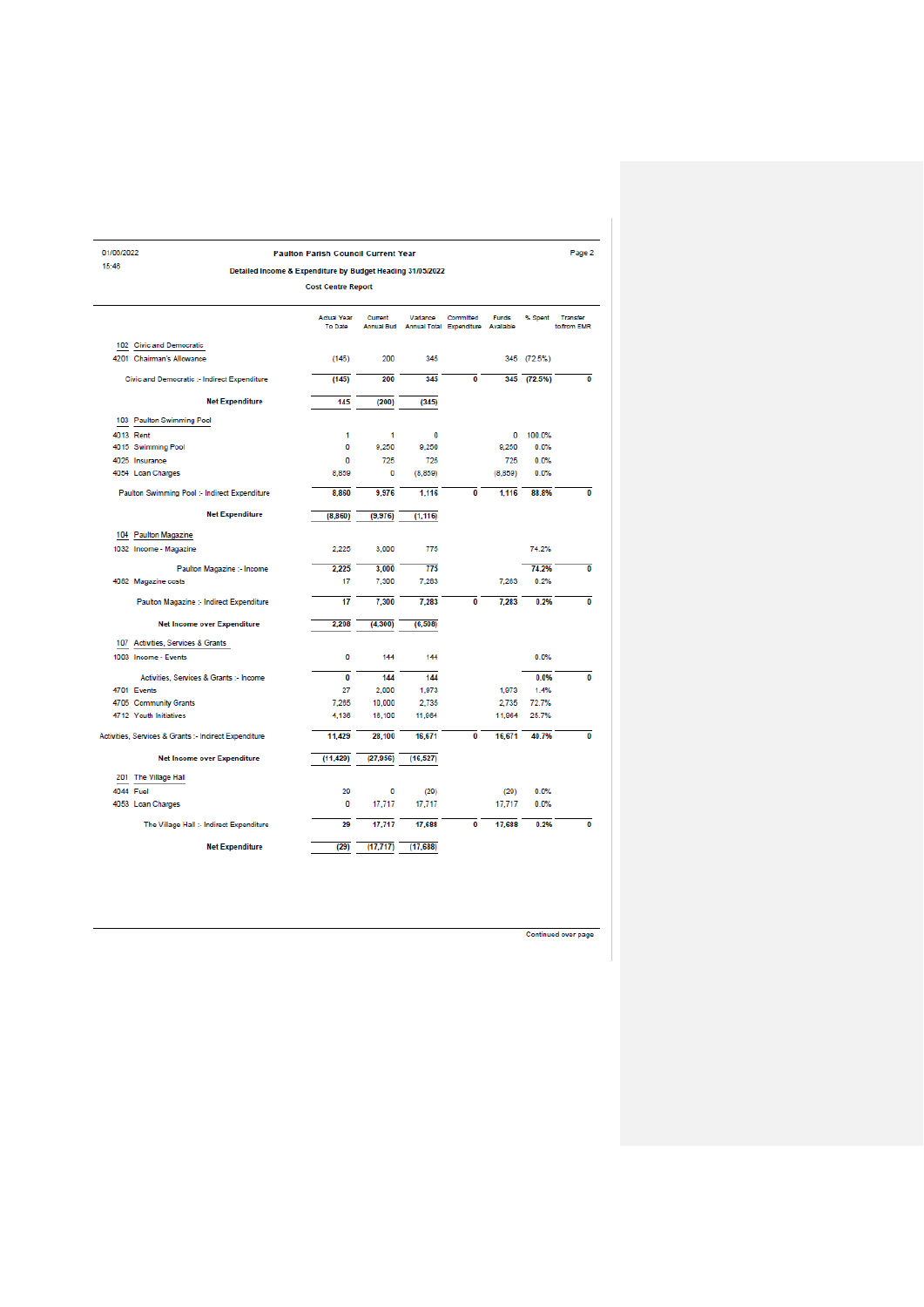| 01/06/2022 |                                                            | <b>Paulton Parish Council Current Year</b> |                       |          |                                       |                           |         | Page 3                         |
|------------|------------------------------------------------------------|--------------------------------------------|-----------------------|----------|---------------------------------------|---------------------------|---------|--------------------------------|
| 15:46      | Detailed Income & Expenditure by Budget Heading 31/05/2022 |                                            |                       |          |                                       |                           |         |                                |
|            |                                                            | <b>Cost Centre Report</b>                  |                       |          |                                       |                           |         |                                |
|            |                                                            | <b>Actual Year</b><br><b>To Date</b>       | Current<br>Annual Bud | Variance | Committed<br>Annual Total Expenditure | <b>Funds</b><br>Available | % Spent | <b>Transfer</b><br>to/from EMR |
|            | 202 Memorial Park                                          |                                            |                       |          |                                       |                           |         |                                |
|            | 4038 Play Equip repairs & resurfaci                        | 0                                          | 3,000                 | 3,000    |                                       | 3,000                     | 0.0%    |                                |
|            | 4046 Litter/Dog Bins & Signs                               | 146                                        | 1.000                 | 854      |                                       | 854                       | 14.6%   |                                |
|            | 4049 Seats & Benches                                       | 0                                          | 1,000                 | 1.000    |                                       | 1,000                     | 0.0%    |                                |
|            | 4061 Tennis court repairs                                  | 0                                          | 1,000                 | 1,000    |                                       | 1,000                     | 0.0%    |                                |
|            | 4066 Boundary mainteance                                   | 0                                          | 1.000                 | 1.000    |                                       | 1.000                     | 0.0%    |                                |
|            | 4067 Equip, Furniture & Small tools                        | 0                                          | 1,000                 | 1,000    |                                       | 1,000                     | 0.0%    |                                |
|            | 4074 Storage Shed                                          | n                                          | 100                   | 100      |                                       | 100                       | 0.0%    |                                |
|            | Memorial Park :- Indirect Expenditure                      | 146                                        | 8.100                 | 7.954    | 0                                     | 7.954                     | 1.8%    |                                |
|            | <b>Net Expenditure</b>                                     | (146)                                      | (8.100)               | (7, 954) |                                       |                           |         |                                |
|            | 203 Miners Welfare Park                                    |                                            |                       |          |                                       |                           |         |                                |
|            | 4012 Water costs                                           | 0                                          | 200                   | 200      |                                       | 200                       | 0.0%    |                                |
|            | 4038 Play Equip repairs & resurfaci                        | 0                                          | 1.000                 | 1.000    |                                       | 1.000                     | 0.0%    |                                |
|            | 4046 Litter/Dog Bins & Signs                               | O                                          | 500                   | 500      |                                       | 500                       | 0.0%    |                                |
|            | 4047 Youth Shelter                                         | 19                                         | 180                   | 161      |                                       | 161                       | 10.3%   |                                |
|            | 4048 BMX Track                                             | 0                                          | 500                   | 500      |                                       | 500                       | 0.0%    |                                |
|            | 4049 Seats & Benches                                       | 0                                          | 1.000                 | 1.000    |                                       | 1.000                     | 0.0%    |                                |
|            | 4070 Store & toilet maintenance                            | 0                                          | 150                   | 150      |                                       | 150                       | 0.0%    |                                |
|            | Miners Welfare Park :- Indirect Expenditure                | 19                                         | 3,530                 | 3,511    | 0                                     | 3,511                     | 0.5%    |                                |
|            | <b>Net Expenditure</b>                                     | (19)                                       | (3.530)               | (3, 511) |                                       |                           |         |                                |
|            | 204 Wallenge Open Space                                    |                                            |                       |          |                                       |                           |         |                                |
|            | 4037 Grounds Maintenance                                   | 0                                          | 250                   | 250      |                                       | 250                       | 0.0%    |                                |
|            | 4038 Play Equip repairs & resurfaci                        | 0                                          | 1,000                 | 1,000    |                                       | 1,000                     | 0.0%    |                                |
|            | 4081 Seating, bins and signs                               | 0                                          | 500                   | 500      |                                       | 500                       | 0.0%    |                                |
|            | Wallenge Open Space :- Indirect Expenditure                | 0                                          | 1,750                 | 1,750    | 0                                     | 1,750                     | 0.0%    |                                |
|            | <b>Net Expenditure</b>                                     | 0                                          | (1,750)               | (1,750)  |                                       |                           |         |                                |
| 211        | Cemetery and War Memorial                                  |                                            |                       |          |                                       |                           |         |                                |
|            | 1001 Income - Rent                                         | 950                                        | 5.700                 | 4.750    |                                       |                           | 16.7%   |                                |
|            | 1011 Income - Cemetery Fees                                | 989                                        | 5,000                 | 4,011    |                                       |                           | 19.8%   |                                |
|            | Cemetery and War Memorial :- Income                        | 1.939                                      | 10.700                | 8.761    |                                       |                           | 18.1%   |                                |
|            | 4011 Rates                                                 | 367                                        | 1.500                 | 1.133    |                                       | 1.133                     | 24.5%   |                                |
|            | 4012 Water costs                                           | 0                                          | 150                   | 150      |                                       | 150                       | 0.0%    |                                |
|            | 4014 Electricity                                           | 10                                         | 200                   | 190      |                                       | 190                       | 5.2%    |                                |
|            | 4037 Grounds Maintenance                                   | 0                                          | 500                   | 500      |                                       | 500                       | 0.0%    |                                |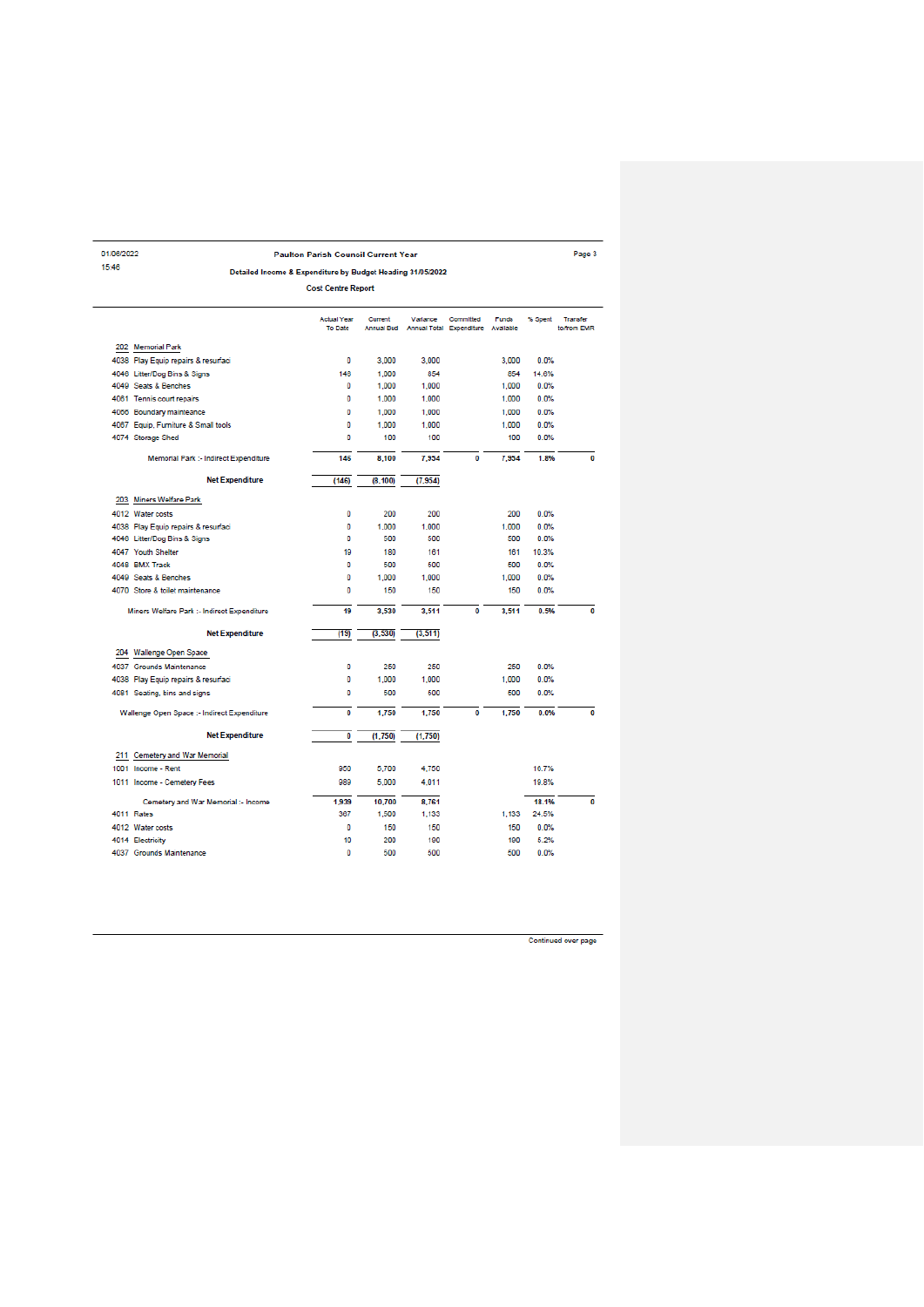**Paulton Parish Council Current Year** 

Detailed Income & Expenditure by Budget Heading 31/05/2022

01/06/2022

 $15:46$ 

Page 4

|     |                                                   | <b>Cost Centre Report</b>     |                       |                                 |                          |                           |         |                                |
|-----|---------------------------------------------------|-------------------------------|-----------------------|---------------------------------|--------------------------|---------------------------|---------|--------------------------------|
|     |                                                   | <b>Actual Year</b><br>To Date | Current<br>Annual Bud | Variance<br><b>Annual Total</b> | Committed<br>Expenditure | <b>Funds</b><br>Available | % Spent | <b>Transfer</b><br>to/from EMR |
|     | 4401 Lodge                                        | 0                             | 1,000                 | 1,000                           |                          | 1,000                     | 0.0%    |                                |
|     | 4402 Chapel & outbuildings                        | ٥                             | 1,000                 | 1.000                           |                          | 1.000                     | 0.0%    |                                |
|     | 4405 Cremated remains area                        | ٥                             | 500                   | 500                             |                          | 500                       | 0.0%    |                                |
|     | 4710 Flowers, plants, treatments                  | 0                             | 800                   | 800                             |                          | 800                       | 0.0%    |                                |
|     | 4714 War Memorial                                 | 0                             | 500                   | 500                             |                          | 500                       | 0.0%    |                                |
|     | 4716 Litter/dog bins & signs                      | 0                             | 500                   | 500                             |                          | 500                       | 0.0%    |                                |
|     | 4717 Seats and benches                            | ٥                             | 500                   | 500                             |                          | 500                       | 0.0%    |                                |
|     | Cemetery and War Memorial :- Indirect Expenditure | 377                           | 7,150                 | 6,773                           | 0                        | 6.773                     | 5.3%    | 0                              |
|     | <b>Net Income over Expenditure</b>                | 1.561                         | 3.550                 | 1,989                           |                          |                           |         |                                |
| 221 | Allotments                                        |                               |                       |                                 |                          |                           |         |                                |
|     | 1004 Income - Allotments                          | 100                           | 180                   | 80                              |                          |                           | 55.6%   |                                |
|     | Allotments :- Income                              | 100                           | 180                   | 80                              |                          |                           | 55.6%   | 0                              |
|     | 4083 Hedging and tree costs                       | 0                             | 500                   | 500                             |                          | 500                       | 0.0%    |                                |
|     | Allotments :- Indirect Expenditure                | 0                             | 500                   | 500                             | $\bf{0}$                 | 500                       | 0.0%    | 0                              |
|     | <b>Net Income over Expenditure</b>                | 100                           | (320)                 | (420)                           |                          |                           |         |                                |
|     | 291 Outside Services                              |                               |                       |                                 |                          |                           |         |                                |
|     | 4001 Staff Salaries                               | 0                             | 39,300                | 39,300                          |                          | 39,300                    | 0.0%    |                                |
|     | 4002 Employers PAYE                               | ٥                             | 2,900                 | 2,900                           |                          | 2,900                     | 0.0%    |                                |
|     | 4003 Employers S/Ann                              | 0                             | 7,750                 | 7.750                           |                          | 7,750                     | 0.0%    |                                |
|     | 4006 PPE, Health & Safety                         | 10                            | 500                   | 490                             |                          | 490                       | 2.0%    |                                |
|     | 4021 Telephone & Fax                              | 8                             | 60                    | 52                              |                          | 52                        | 13.9%   |                                |
|     | 4037 Grounds Maintenance                          | 0                             | 500                   | 500                             |                          | 500                       | 0.0%    |                                |
|     | 4039 Play Equipment Inspections                   | 0                             | 400                   | 400                             |                          | 400                       | 0.0%    |                                |
|     | <b>4044 Fuel</b>                                  | 8                             | 2,000                 | 1.992                           |                          | 1.992                     | 0.4%    |                                |
|     | 4067 Equip, Furniture & Small tools               | 0                             | 3,000                 | 3,000                           |                          | 3,000                     | 0.0%    |                                |
|     | 4068 Tree works & inspections                     | 0                             | 1,800                 | 1,800                           |                          | 1,800                     | 0.0%    |                                |
|     | 4069 Machinery maint & servicing                  | 667                           | 2,000                 | 1.333                           |                          | 1.333                     | 33.4%   |                                |
|     | 4100 Waste Disposal                               | 0                             | 800                   | 800                             |                          | 800                       | 0.0%    |                                |
|     | 4101 Land at Old Mills                            | o                             | 250                   | 250                             |                          | 250                       | 0.0%    |                                |
|     | Outside Services :- Indirect Expenditure          | 694                           | 61.260                | 60.566                          | $\overline{0}$           | 60,566                    | 1.1%    | $\overline{0}$                 |
|     | <b>Net Expenditure</b>                            | (694)                         | (61, 260)             | (60, 566)                       |                          |                           |         |                                |
|     | 301 Road Cleansing                                |                               |                       |                                 |                          |                           |         |                                |
|     | 4001 Staff Salaries                               | 0                             | 12,600                | 12,600                          |                          | 12,600                    | 0.0%    |                                |
|     | 4002 Employers PAYE                               | 0                             | 500                   | 500                             |                          | 500                       | 0.0%    |                                |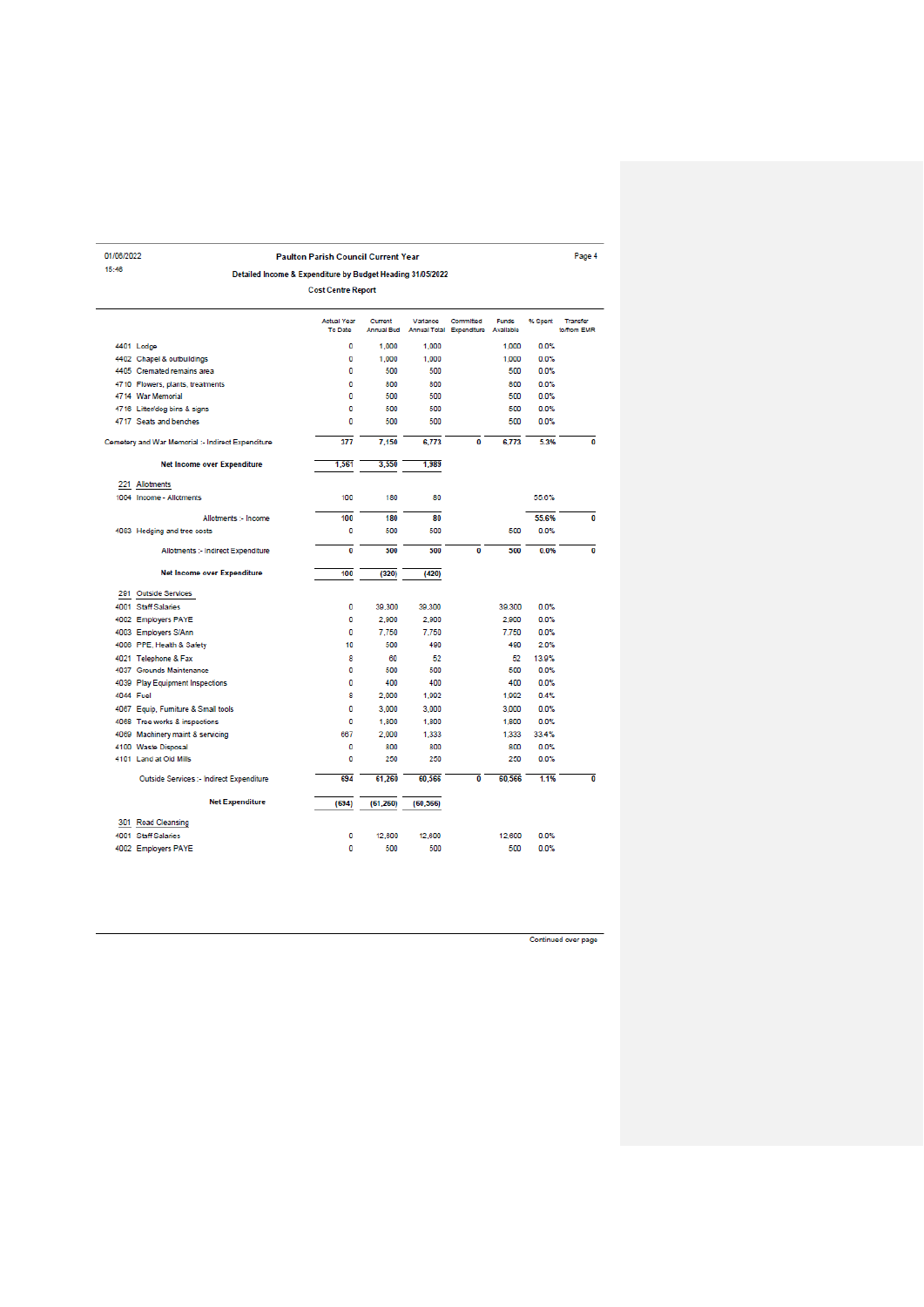| 01/06/2022 |                                                            | <b>Paulton Parish Council Current Year</b> |                              |                                 |                          |                           |                | Page 5                         |
|------------|------------------------------------------------------------|--------------------------------------------|------------------------------|---------------------------------|--------------------------|---------------------------|----------------|--------------------------------|
| 15:46      | Detailed Income & Expenditure by Budget Heading 31/05/2022 |                                            |                              |                                 |                          |                           |                |                                |
|            |                                                            | <b>Cost Centre Report</b>                  |                              |                                 |                          |                           |                |                                |
|            |                                                            | <b>Actual Year</b><br><b>To Date</b>       | Current<br><b>Annual Bud</b> | Variance<br><b>Annual Total</b> | Committed<br>Expenditure | <b>Funds</b><br>Available | % Spent        | <b>Transfer</b><br>to/from EMR |
|            | 4003 Employers S/Ann                                       | 0                                          | 2.500                        | 2,500                           |                          | 2.500                     | 0.0%           |                                |
|            | Road Cleansing :- Indirect Expenditure                     | 0                                          | 15,600                       | 15,600                          | 0                        | 15,600                    | 0.0%           | 0                              |
|            | <b>Net Expenditure</b>                                     | 0                                          | (15.600)                     | (15,600)                        |                          |                           |                |                                |
|            | 302 Public Conveniences                                    |                                            |                              |                                 |                          |                           |                |                                |
|            | 4011 Rates                                                 | 0                                          | 1,200                        | 1,200                           |                          | 1.200                     | 0.0%           |                                |
|            | 4012 Water costs                                           | 0                                          | 55                           | 55                              |                          | 55                        | 0.0%           |                                |
|            | 4014 Electricity                                           | (27)                                       | 180                          | 207                             |                          | 207                       | $(15.0\%)$     |                                |
|            | 4300 Running Costs                                         | 0                                          | 500                          | 500                             |                          | 500                       | 0.0%           |                                |
|            | 4403 Rates & Utilities                                     | 84                                         | 0                            | (84)                            |                          | (84)                      | 0.0%           |                                |
|            | Public Conveniences :- Indirect Expenditure                | 57                                         | 1.935                        | 1,878                           | $\overline{0}$           | 1,878                     | 3.0%           | 0                              |
|            | <b>Net Expenditure</b>                                     | (57)                                       | (1.935)                      | (1, 878)                        |                          |                           |                |                                |
|            | 311 Local Environment                                      |                                            |                              |                                 |                          |                           |                |                                |
|            | 1041 Income - Wavleaves                                    | 0                                          | 30                           | 30                              |                          |                           | 0.0%           |                                |
|            | 1044 Income - footpath agency                              | 869                                        | 800                          | (69)                            |                          |                           | 108.6%         |                                |
|            | Local Environment :- Income                                | 869                                        | 830                          | (39)                            |                          |                           | 104.7%         | $\overline{0}$                 |
|            | 4040 Bus Shelter Maintenance                               | 0                                          | 100                          | 100                             |                          | 100                       | 0.0%           |                                |
|            | 4046 Litter/Dog Bins & Signs                               | 14                                         | 500                          | 486                             |                          | 486                       | 2.7%           |                                |
|            | 4063 Lighting                                              | (751)                                      | 250                          | 1.001                           |                          |                           | 1,001 (300.3%) |                                |
|            | 4076 Dog Waste bags                                        | o                                          | 25                           | 25                              |                          | 25                        | 0.0%           |                                |
|            | 4080 Tree planting/hanging baskets                         | 439                                        | 1,500                        | 1,061                           |                          | 1,061                     | 29.3%          |                                |
|            | 4084 Speed Signs                                           | 0                                          | 10,000                       | 10,000                          |                          | 10,000                    | 0.0%           |                                |
|            | Local Environment :- Indirect Expenditure                  | (298)                                      | 12,375                       | 12,673                          | ō                        | 12,673                    | (2.4%)         | $\overline{\mathbf{0}}$        |
|            | Net Income over Expenditure                                | 1.167                                      | (11, 545)                    | (12, 712)                       |                          |                           |                |                                |
|            | 401 Paulton Hub                                            |                                            |                              |                                 |                          |                           |                |                                |
|            | 1005 Income - Paulton Hub                                  | 862                                        | 6,500                        | 5.638                           |                          |                           | 13.3%          |                                |
|            | Paulton Hub :- Income                                      | 862                                        | 6.500                        | 5,638                           |                          |                           | 13.3%          | $\bf{0}$                       |
|            | 4001 Staff Salaries                                        | 0                                          | 3,150                        | 3,150                           |                          | 3.150                     | 0.0%           |                                |
|            | 4003 Employers S/Ann                                       | 0                                          | 600                          | 600                             |                          | 600                       | 0.0%           |                                |
|            | 4006 PPE, Health & Safety                                  | 10                                         | 400                          | 390                             |                          | 390                       | 2.5%           |                                |
|            | 4011 Rates                                                 | 1,462                                      | 6.000                        | 4.538                           |                          | 4.538                     | 24.4%          |                                |
|            | 4012 Water costs                                           | O                                          | 500                          | 500                             |                          | 500                       | 0.0%           |                                |
|            | 4013 Rent                                                  | 3.267                                      | 14,000                       | 10.733                          |                          | 10.733                    | 23.3%          |                                |
|            | 4014 Electricity                                           | 291                                        | 3,500                        | 3,209                           |                          | 3,209                     | 8.3%           |                                |
|            | 4016 Cleaning Costs                                        | 424                                        | 3.500                        | 3.076                           |                          | 3.076                     | 12.1%          |                                |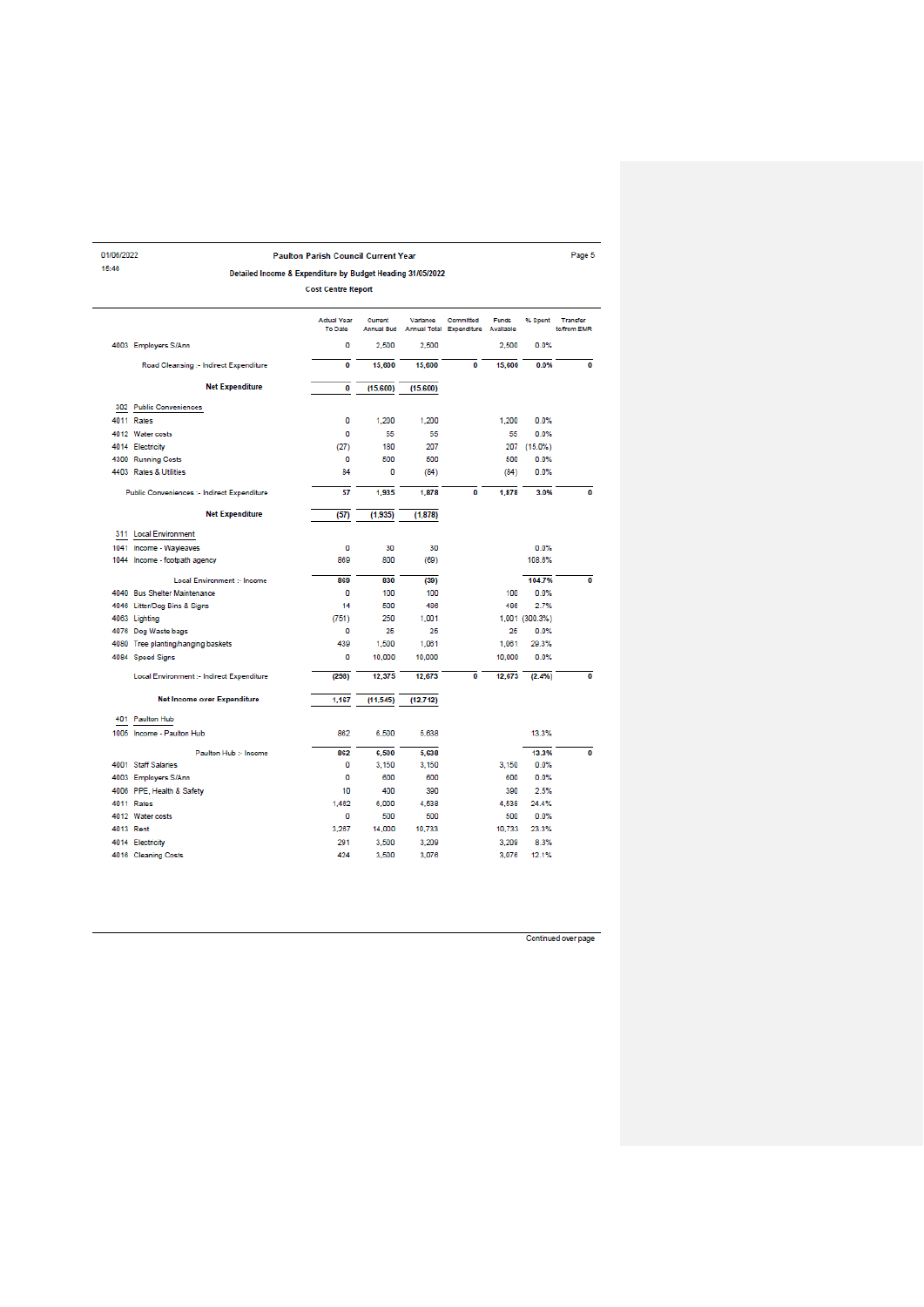Paulton Parish Council Current Year Detailed Income & Expenditure by Budget Heading 31/05/2022

01/06/2022

 $15:46$ 

Page 6

|  |                                         | <b>Cost Centre Report</b>            |                              |            |                                       |                           |         |                         |
|--|-----------------------------------------|--------------------------------------|------------------------------|------------|---------------------------------------|---------------------------|---------|-------------------------|
|  |                                         | <b>Actual Year</b><br><b>To Date</b> | Current<br><b>Annual Bud</b> | Variance   | Committed<br>Annual Total Expenditure | <b>Funds</b><br>Available | % Spent | Transfer<br>to/from EMR |
|  | 4018 Stationery and postage             | 15                                   | 300                          | 285        |                                       | 285                       | 4.9%    |                         |
|  | 4020 Other Costs                        | 28                                   | 200                          | 172        |                                       | 172                       | 14.0%   |                         |
|  | 4021 Telephone & Fax                    | 16                                   | 300                          | 284        |                                       | 284                       | 5.5%    |                         |
|  | 4025 Insurance                          | 0                                    | 450                          | 450        |                                       | 450                       | 0.0%    |                         |
|  | 4029 Security                           | 0                                    | 350                          | 350        |                                       | 350                       | 0.0%    |                         |
|  | 4032 Newspapers & publications          | 21                                   | 300                          | 279        |                                       | 279                       | 6.9%    |                         |
|  | 4033 IT costs & support                 | 0                                    | 2.300                        | 2.300      |                                       | 2.300                     | 0.0%    |                         |
|  | 4035 CCTV                               | ٥                                    | 300                          | 300        |                                       | 300                       | 0.0%    |                         |
|  | 4036 Property Maintenance               | 0                                    | 1.000                        | 1.000      |                                       | 1.000                     | 0.0%    |                         |
|  | 4052 Licenses                           | 685                                  | 600                          | (85)       |                                       | (85)                      | 114.1%  |                         |
|  | 4059 Photoopier costs                   | 0                                    | 250                          | 250        |                                       | 250                       | 0.0%    |                         |
|  | 4067 Equip, Furniture & Small tools     | 0                                    | 500                          | 500        |                                       | 500                       | 0.0%    |                         |
|  | 4078 Service Charge                     | 0                                    | 1.650                        | 1.650      |                                       | 1.650                     | 0.0%    |                         |
|  | 4079 Consumables & Janatorial           | 0                                    | 400                          | 400        |                                       | 400                       | 0.0%    |                         |
|  | 4100 Waste Disposal                     | ٥                                    | 500                          | 500        |                                       | 500                       | 0.0%    |                         |
|  | Paulton Hub :- Indirect Expenditure     | 6,219                                | 41.050                       | 34.831     | 0                                     | 34,831                    | 15.1%   | 0                       |
|  | <b>Net Income over Expenditure</b>      | (5.357)                              | (34.550)                     | (29, 193)  |                                       |                           |         |                         |
|  | 601 Pension Surplus                     |                                      |                              |            |                                       |                           |         |                         |
|  | 4803 Monthly Recovery                   | 0                                    | (2,000)                      | (2,000)    |                                       | (2,000)                   | 0.0%    |                         |
|  | Pension Surplus :- Indirect Expenditure | 0                                    | (2,000)                      | (2,000)    | 0                                     | (2,000)                   | 0.0%    | 0                       |
|  | <b>Net Expenditure</b>                  | $\overline{\mathbf{0}}$              | 2.000                        | 2,000      |                                       |                           |         |                         |
|  | <b>Grand Totals:- Income</b>            | 131,942                              | 279,878                      | 147,936    |                                       |                           | 47.1%   |                         |
|  | Expenditure                             | 30,584                               | 327,813                      | 297,229    | 0                                     | 297.229                   | 9.3%    |                         |
|  | <b>Net Income over Expenditure</b>      | 101,357                              | (47, 935)                    | (149, 292) |                                       |                           |         |                         |
|  | <b>Movement to/(from) Gen Reserve</b>   | 101.357                              |                              |            |                                       |                           |         |                         |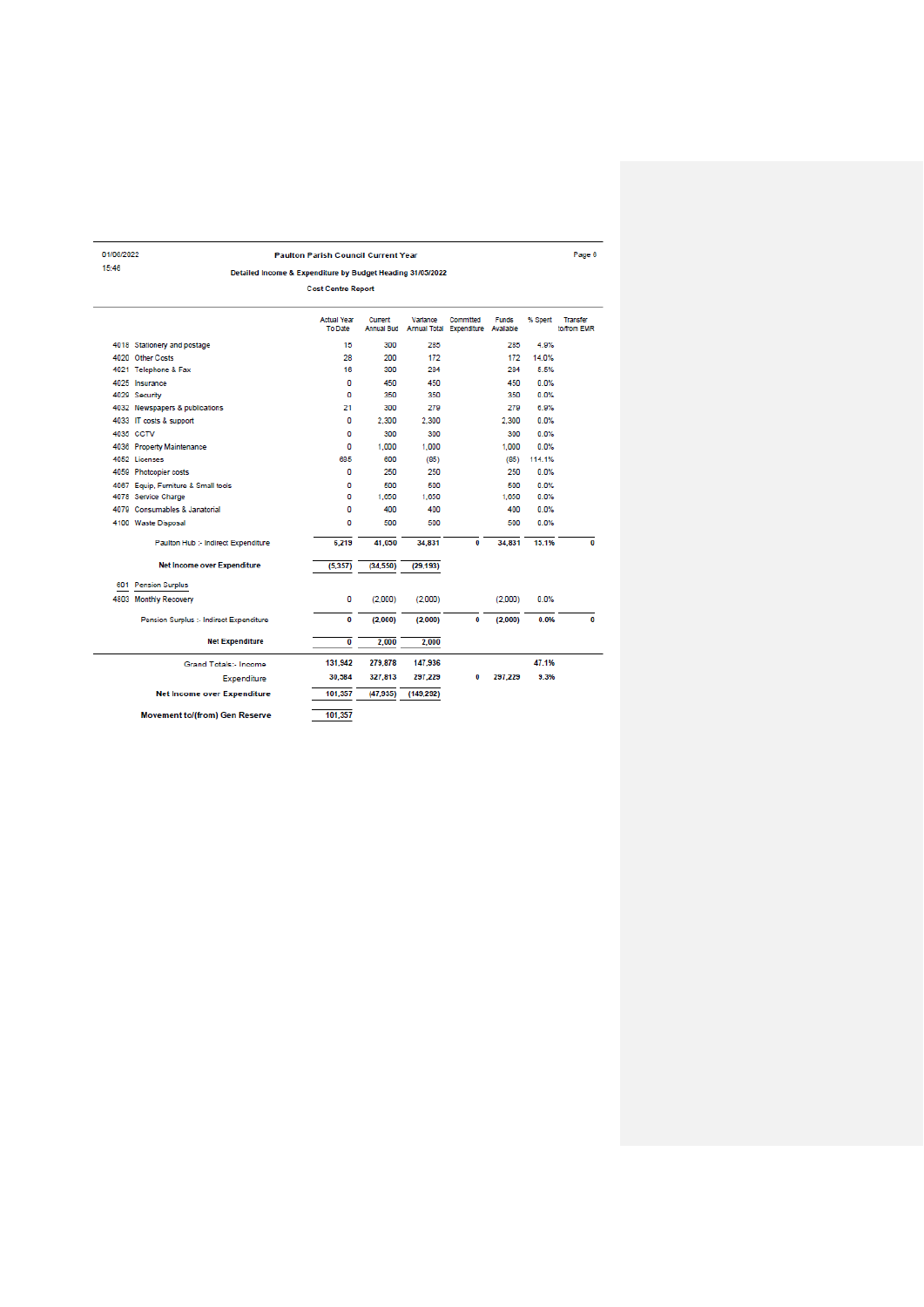# **Agenda Item 7.**

#### **PAULTON PARISH COUNCIL**

# **FINANCIAL REGULATIONS [ENGLAND]**

#### **INDEX**

| 1 <sub>1</sub>  |                                                                          |  |
|-----------------|--------------------------------------------------------------------------|--|
| 2.              |                                                                          |  |
| 3.              |                                                                          |  |
| 4.              |                                                                          |  |
| 5.              | BANKING ARRANGEMENTS AND AUTHORISATION OF PAYMENTS 21                    |  |
| 6.              |                                                                          |  |
| 7.              |                                                                          |  |
| 8.              |                                                                          |  |
| 9.              |                                                                          |  |
| 10.             |                                                                          |  |
| 11.             |                                                                          |  |
| 12.             | [PAYMENTS UNDER CONTRACTS FOR BUILDING OR OTHER CONSTRUCTION WORKS<br>30 |  |
| 13.             |                                                                          |  |
| 14.             |                                                                          |  |
| 15.             |                                                                          |  |
| 16.             |                                                                          |  |
| 17 <sub>1</sub> |                                                                          |  |
| 18.             |                                                                          |  |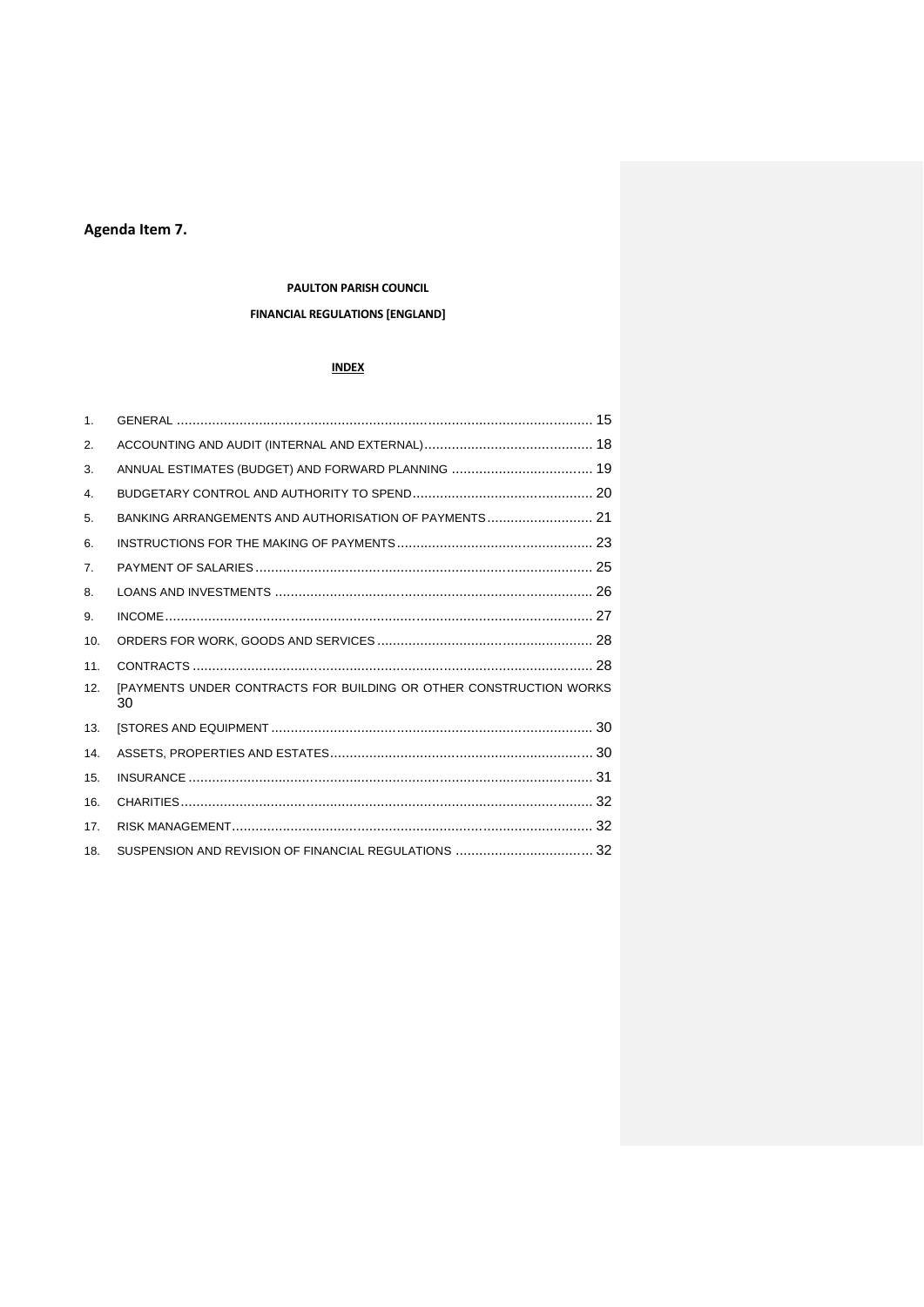#### **These Financial Regulations were reviewed by the Council on the 4th May 2021.**

## <span id="page-14-0"></span>**1. GENERAL**

- 1.1. These financial regulations govern the conduct of financial management by the council and may only be amended or varied by resolution of the council. Financial regulations are one of the council's three governing policy documents providing procedural guidance for members and officers. Financial regulations must be observed in conjunction with the council's standing orders<sup>1</sup> and any individual financial regulations relating to contracts.
- 1.2. The council is responsible in law for ensuring that its financial management is adequate and effective and that the council has a sound system of internal control which facilitates the effective exercise of the council's functions, including arrangements for the management of risk.
- 1.3. The council's accounting control systems must include measures:
	- for the timely production of accounts;
	- that provide for the safe and efficient safeguarding of public money;
	- to prevent and detect inaccuracy and fraud; and
	- identifying the duties of officers.
- 1.4. These financial regulations demonstrate how the council meets these responsibilities and requirements.
- 1.5. At least once a year, prior to approving the Annual Governance Statement, the council must review the effectiveness of its system of internal control which shall be in accordance with proper practices.
- 1.6. Deliberate or wilful breach of these Regulations by an employee may give rise to disciplinary proceedings.
- 1.7. Members of Council are expected to follow the instructions within these Regulations and not to entice employees to breach them. Failure to follow instructions within these Regulations brings the office of councillor into disrepute.
- 1.8. The Responsible Financial Officer (RFO) holds a statutory office to be appointed by the council.
- 1.9. The RFO;
	- acts under the policy direction of the council:
	- administers the council's financial affairs in accordance with all Acts, Regulations and proper practices;

<sup>1</sup> Model standing orders for councils are available in Local Councils Explained © 2013 National Association of Local Councils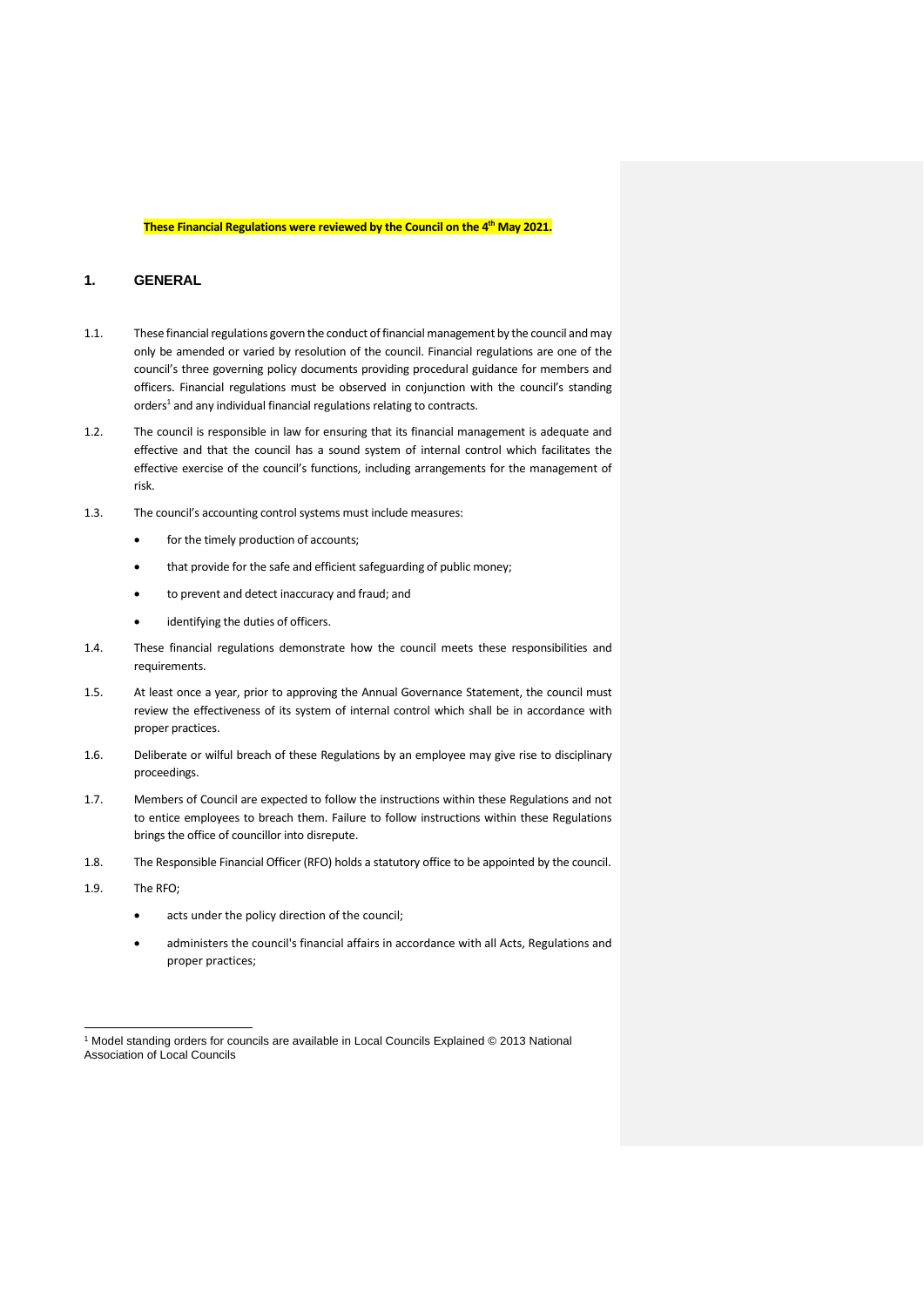- determines on behalf of the council its accounting records and accounting control systems;
- ensures the accounting control systems are observed;
- maintains the accounting records of the council up to date in accordance with proper practices;
- assists the council to secure economy, efficiency and effectiveness in the use of its resources; and
- produces financial management information as required by the council.
- 1.10. The accounting records determined by the RFO shall be sufficient to show and explain the council's transactions and to enable the RFO to ensure that any income and expenditure account and statement of balances, or record of receipts and payments and additional information, as the case may be, or management information prepared for the council from time to time comply with the Accounts and Audit Regulations.
- 1.11. The accounting records determined by the RFO shall in particular contain:
	- entries from day to day of all sums of money received and expended by the council and the matters to which the income and expenditure or receipts and payments account relate;
	- a record of the assets and liabilities of the council; and
	- wherever relevant, a record of the council's income and expenditure in relation to claims made, or to be made, for any contribution, grant or subsidy.
- 1.12. The accounting control systems determined by the RFO shall include:
	- procedures to ensure that the financial transactions of the council are recorded as soon as reasonably practicable and as accurately and reasonably as possible;
	- procedures to enable the prevention and detection of inaccuracies and fraud and the ability to reconstruct any lost records;
	- identification of the duties of officers dealing with financial transactions and division of responsibilities of those officers in relation to significant transactions;
	- procedures to ensure that uncollectable amounts, including any bad debts are not submitted to the council for approval to be written off except with the approval of the RFO and that the approvals are shown in the accounting records; and
	- measures to ensure that risk is properly managed.
- 1.13. The council is not empowered by these Regulations or otherwise to delegate certain specified decisions. In particular any decision regarding:
	- setting the final budget or the precept (council tax requirement);
	- approving accounting statements;
	- approving an annual governance statement;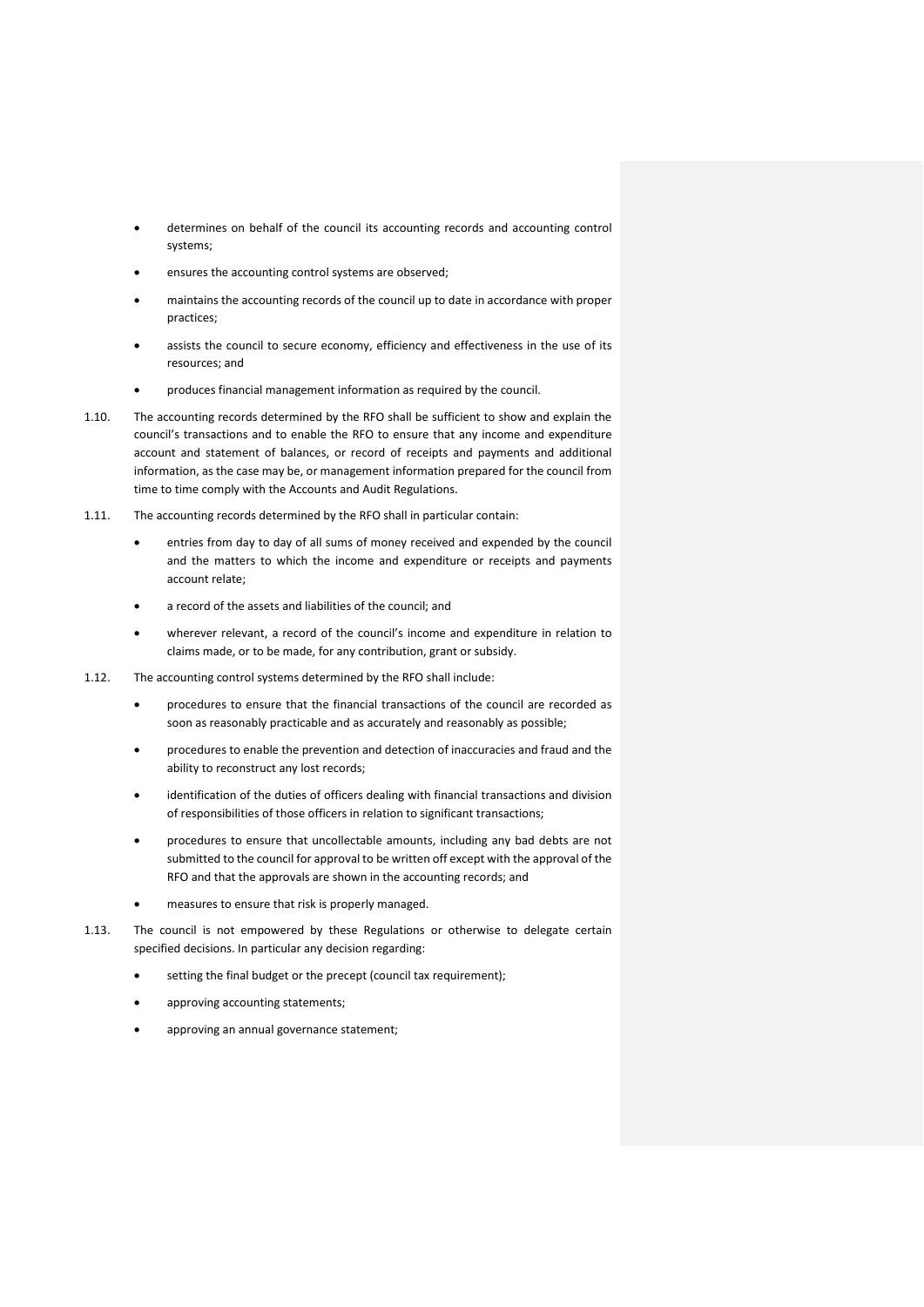- borrowing;
- writing off bad debts;
- declaring eligibility for the General Power of Competence; and
- addressing recommendations in any report from the internal or external auditors,

shall be a matter for the full council only.

1.14. In addition the council must:

- determine and keep under regular review the bank mandate for all council bank accounts;
- approve any grant or a single commitment in excess of £5,000; and
- in respect of the annual salary for any employee have regard to recommendations about annual salaries of employees made by the relevant committee in accordance with its terms of reference.
- 1.15. In these financial regulations, references to the Accounts and Audit Regulations or 'the regulations'shall mean the regulations issued under the provisions of section 27 of the Audit Commission Act 1998, or any superseding legislation, and then in force unless otherwise specified.

<span id="page-16-0"></span>In these financial regulations the term 'proper practice' or 'proper practices' shall refer to guidance issued in Governance *and Accountability for Local Councils - a Practitioners' Guide (England)* issued by the Joint Practitioners Advisory Group (JPAG), available from the websites of NALC and the Society for Local Council Clerks (SLCC).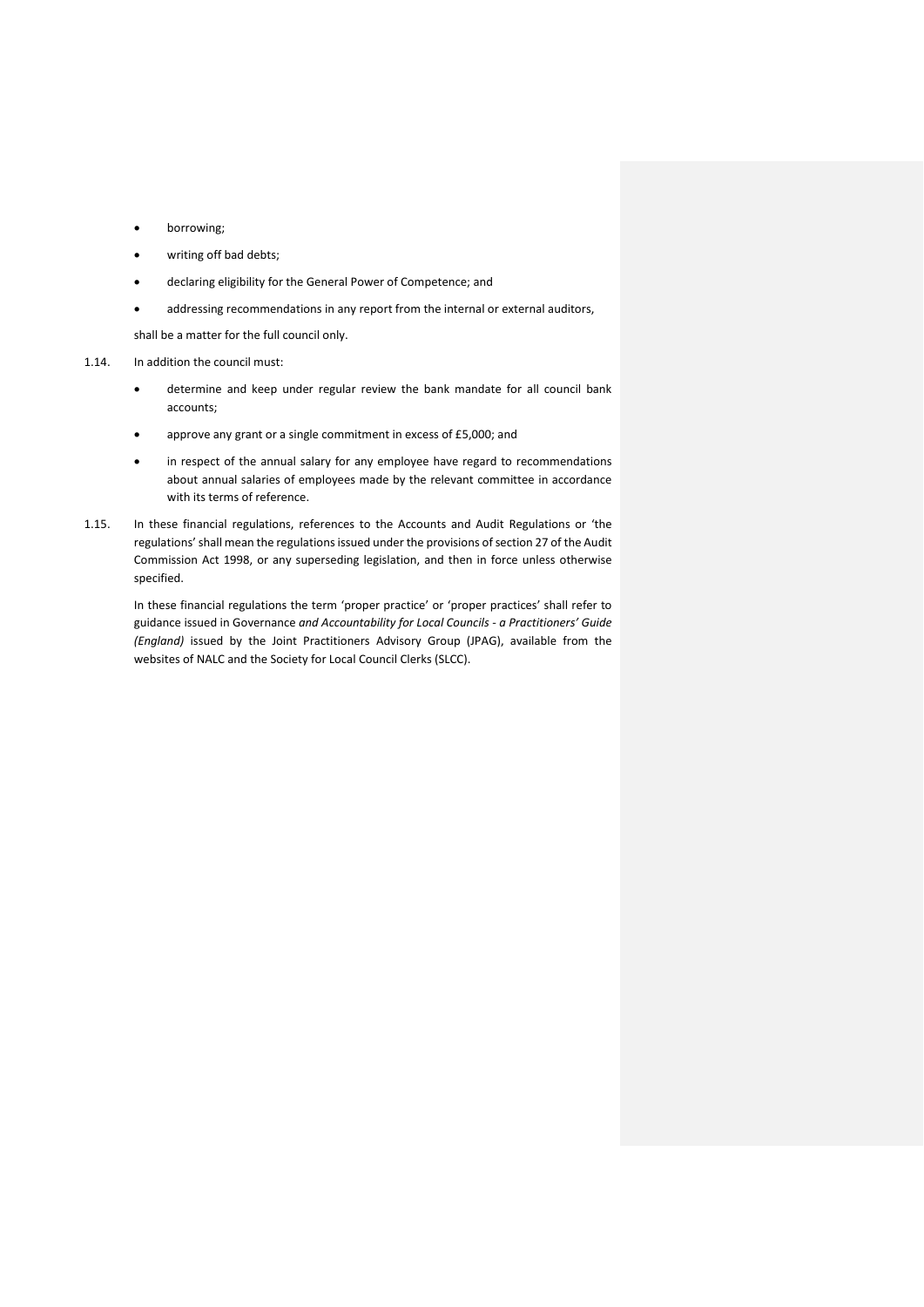#### **2. ACCOUNTING AND AUDIT (INTERNAL AND EXTERNAL)**

- 2.1. All accounting procedures and financial records of the council shall be determined by the RFO in accordance with the Accounts and Audit Regulations, appropriate guidance and proper practices.
- 2.2. On a regular basis, at least once in each quarter, and at each financial year end, 2 x Councillors that are not signatories a member other than the chairman or cheque signatory, shall be appointed to verify bank reconciliations (for all accounts) produced by the RFO. The member shall sign the reconciliations and the original bank statements (or similar document) as evidence of verification. This activity shall on conclusion be reported, including any exceptions, to and noted by the council.
- 2.3. The RFO shall complete the annual statement of accounts, annual report, and any related documents of the council contained in the Annual Return (as specified in proper practices) as soon as practicable after the end of the financial year and having certified the accounts shall submit them and report thereon to the council within the timescales set by the Accounts and Audit Regulations.
- 2.4. The council shall ensure that there is an adequate and effective system of internal audit of its accounting records, and of its system of internal control in accordance with proper practices. Any officer or member of the council shall make available such documents and records as appear to the council to be necessary for the purpose of the audit and shall, as directed by the council, supply the RFO, internal auditor, or external auditor with such information and explanation as the council considers necessary for that purpose.
- 2.5. The internal auditor shall be appointed by and shall carry out the work in relation to internal controls required by the council in accordance with proper practices.
- 2.6. The internal auditor shall:
	- be competent and independent of the financial operations of the council;
	- report to council in writing, or in person, on a regular basis with a minimum of one annual written report during each financial year;
	- to demonstrate competence, objectivity and independence, be free from any actual or perceived conflicts of interest, including those arising from family relationships; and
	- have no involvement in the financial decision making, management or control of the council.
- 2.7. Internal or external auditors may not under any circumstances:
	- perform any operational duties for the council;
	- initiate or approve accounting transactions; or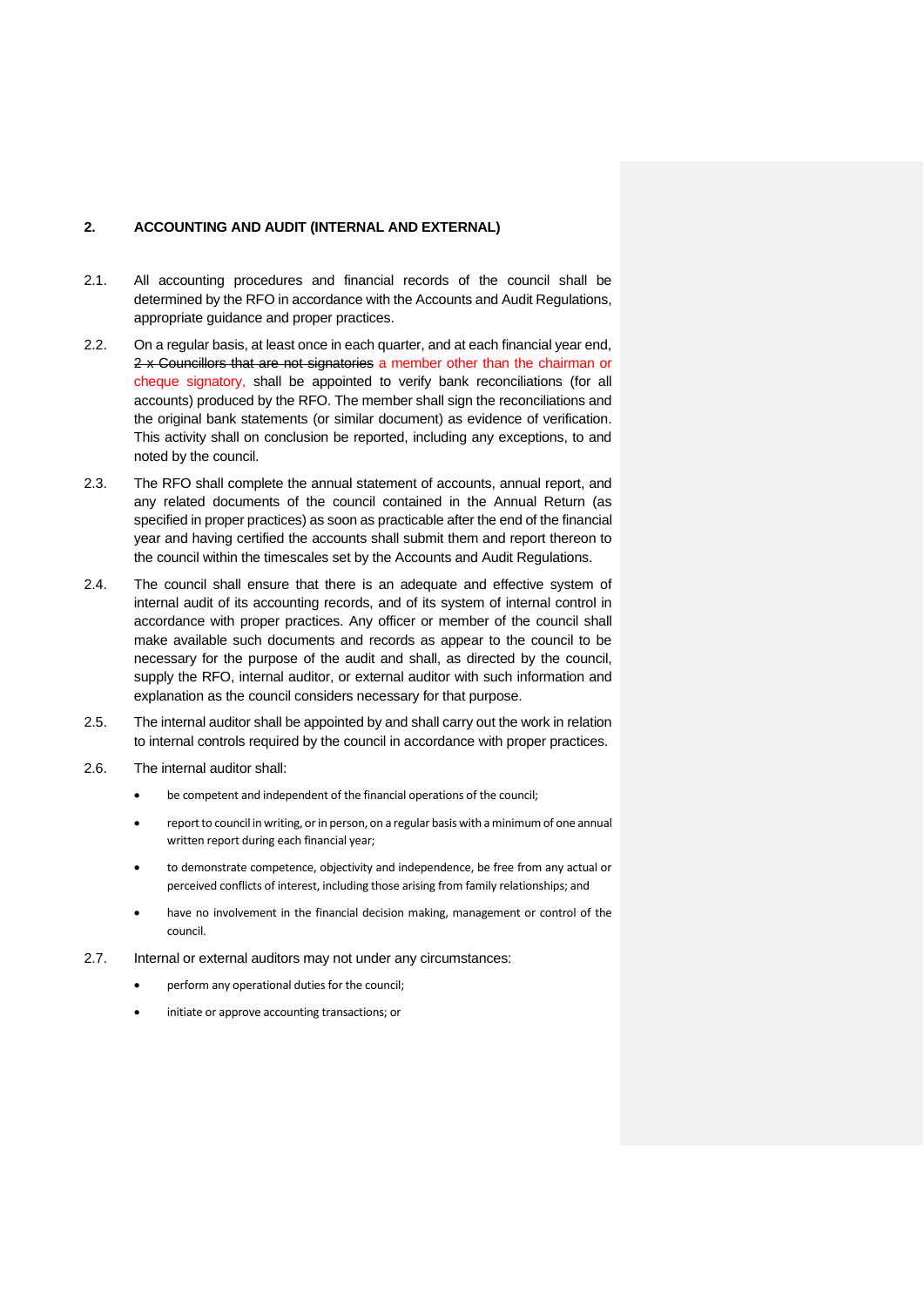- direct the activities of any council employee, except to the extent that such employees have been appropriately assigned to assist the internal auditor.
- 2.8. For the avoidance of doubt, in relation to internal audit the terms 'independent' and 'independence' shall have the same meaning as is described in proper practices.
- 2.9. The RFO shall make arrangements for the exercise of electors' rights in relation to the accounts including the opportunity to inspect the accounts, books, and vouchers and display or publish any notices and statements of account required by Audit Commission Act 1998, or any superseding legislation, and the Accounts and Audit Regulations.
- 2.10. The RFO shall, without undue delay, bring to the attention of all councillors any correspondence or report from internal or external auditors.

#### <span id="page-18-0"></span>**3. ANNUAL ESTIMATES (BUDGET) AND FORWARD PLANNING**

- 3.1. East committee shall review its three-year forecast of revenue and capital receipts and payments. Having regard to the forecast, it shall thereafter formulate and submit proposals for the following year to the council not later than the end of (October) each year including any proposals for revising the forecast.
- 3.2. The RFO must each year, by no later than December, prepare detailed estimates of all receipts and payments including the use of reserves and all sources of funding for the following financial year in the form of a budget to be considered by the (relevant committees and the) council.
- 3.3. The council shall consider annual budget proposals in relation to the council's three year forecast of revenue and capital receipts and payments including recommendations for the use of reserves and sources of funding and update the forecast accordingly.
- 3.4. The council shall fix the precept (council tax requirement), and relevant basic amount of council tax to be levied for the ensuing financial year not later than by the end of January each year. The RFO shall issue the precept to the billing authority and shall supply each member with a copy of the approved annual budget.
- <span id="page-18-1"></span>3.5. The approved annual budget shall form the basis of financial control for the ensuing year.

**Commented [C1]:** Committees should be more knowledgeable in their specific areas so should scrutinise the proposed budget and put their recommendations to Full Council. Committees will be presented with a budget to look and will then have an opportunity to talk about anything they feel should be added for future works/projects etc or to suggest anything they feel should be changed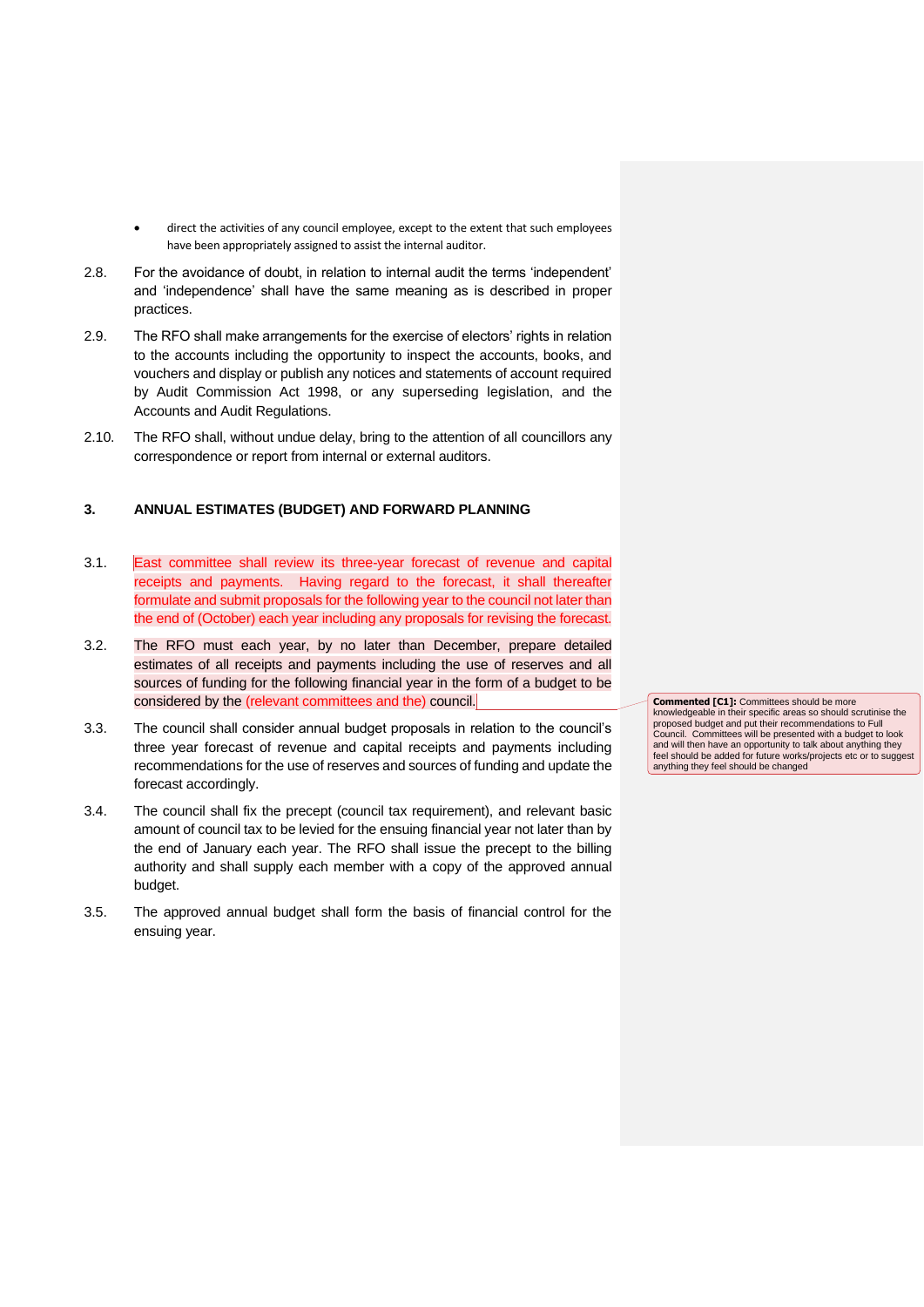#### **4. BUDGETARY CONTROL AND AUTHORITY TO SPEND**

- 4.1. Expenditure on revenue items may be authorised up to the amounts included for that class of expenditure in the approved budget. This authority is to be determined by:
	- the council for all items over £5,000;
	- a duly delegated committee of the council for all revenue items greater than £1,000 up to £5,000 provided no expenditure exceeds the amount provided in the revenue budget other than by resolution of the council over £500; or
	- the Clerk, in conjunction with Chairman of Council or Chairman of the appropriate committee, for any items above for all revenue items up to £1,000 provided no expenditure exceeds the amount provided in the revenue budget other than by resolution of the council.

Such authority is to be evidenced by a minute or by an authorisation slip duly signed by the Clerk, and where necessary also by the appropriate Chairman.

Contracts may not be disaggregated to avoid controls imposed by these regulations.

No expenditure may be authorised that will exceed the amount provided in the revenue budget for that class of expenditure other than by resolution of the council. or duly delegated committee. During the budget year having considered fully the implications for public services, unspent and available amounts may be moved to other budget headings or to an earmarked reserve as appropriate ('virement').

This authority is to be determined by:

- The Council for all Virements over £1,000
- The Clerk for all Virements up to £1,000
- 4.2. Unspent provisions in the revenue or capital budgets for completed projects shall not be carried forward to a subsequent year other than the Chairmans budget which will be carried forward until the Annual meeting in May.
- 4.3. The salary budgets are to be reviewed at least annually in October December for the following financial year and such review shall be evidenced by a hard copy schedule signed by the Clerk and the Chairman of Council or relevant committee. The RFO will inform committees of any changes impacting on their budget requirement for the coming year in good time.
- 4.4. In cases of extreme risk to the delivery of council services, the clerk may authorise revenue expenditure on behalf of the council which in the clerk's judgement it is necessary to carry out. Such expenditure includes repair, replacement or other work, whether or not there is any budgetary provision for the expenditure, subject to a limit of  $£5,000 £1,000$ . The Clerk shall report such

**Commented [C2]:** Aligned to the spending delegation policy

**Commented [C3]:** This needs to be a realistic amount as it is an emergency spend.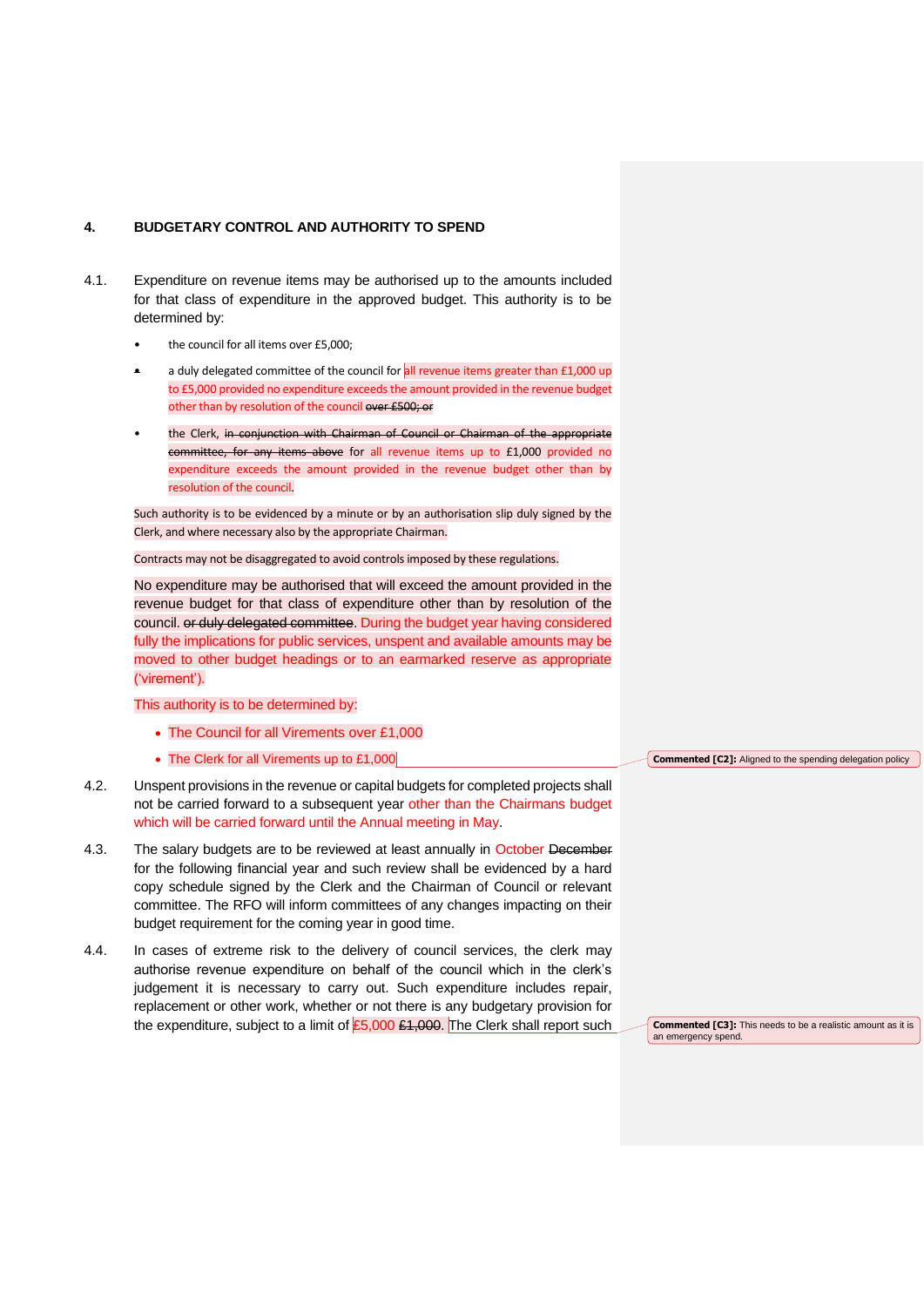action to the chairman as soon as possible and to the council as soon as practicable thereafter.

- 4.5. No expenditure shall be authorised in relation to any capital project and no contract entered into or tender accepted involving capital expenditure unless the council is satisfied that the necessary funds are available and the requisite borrowing approval has been obtained.
- 4.6. All capital works shall be administered in accordance with the council's standing orders and financial regulations relating to contracts.
- 4.7. The RFO shall regularly provide the council with a statement of receipts and payments to date under each head of the budgets, comparing actual expenditure to the appropriate date against that planned as shown in the budget. These statements are to be prepared at least at the end of each financial quarter and shall show explanations of material variances. For this purpose "material" shall be in excess of 15% of the budget (subject to a minimum of £100).
- 4.8. Changes in earmarked reserves shall be approved by council as part of the budgetary control process.

#### <span id="page-20-0"></span>**5. BANKING ARRANGEMENTS AND AUTHORISATION OF PAYMENTS**

- 5.1. The council's banking arrangements, including the bank mandate, shall be made by the RFO and approved by the council; banking arrangements may not be delegated to a committee. They shall be regularly reviewed for safety and efficiency.
- 5.2. The RFO shall prepare a schedule of payments requiring authorisation, forming part of the Agenda for the Meeting and, together with the relevant invoices, present the schedule to council. The council shall review the schedule for compliance and, having satisfied itself shall authorise payment by a resolution of the council. The approved schedule shall be ruled off and initialled by the Chairman of the Meeting. A detailed list of all payments shall be disclosed within or as an attachment to the minutes of the meeting at which payment was authorised. Personal payments (including salaries, wages, expenses and any payment made in relation to the termination of a contract of employment) may be summarised to remove public access to any personal information.
- 5.3. All invoices for payment shall be examined, verified and certified by the RFO to confirm that the work, goods or services to which each invoice relates has been received, carried out, examined and represents expenditure previously approved by the council.
- 5.4. The RFO shall examine invoices for arithmetical accuracy and analyse them to the appropriate expenditure heading. The RFO shall take all steps to pay all invoices submitted, and which are in order, at the next available council meeting.

**Commented [C4]:** A minimum level avoid addition time and work to complete a report for a few pounds.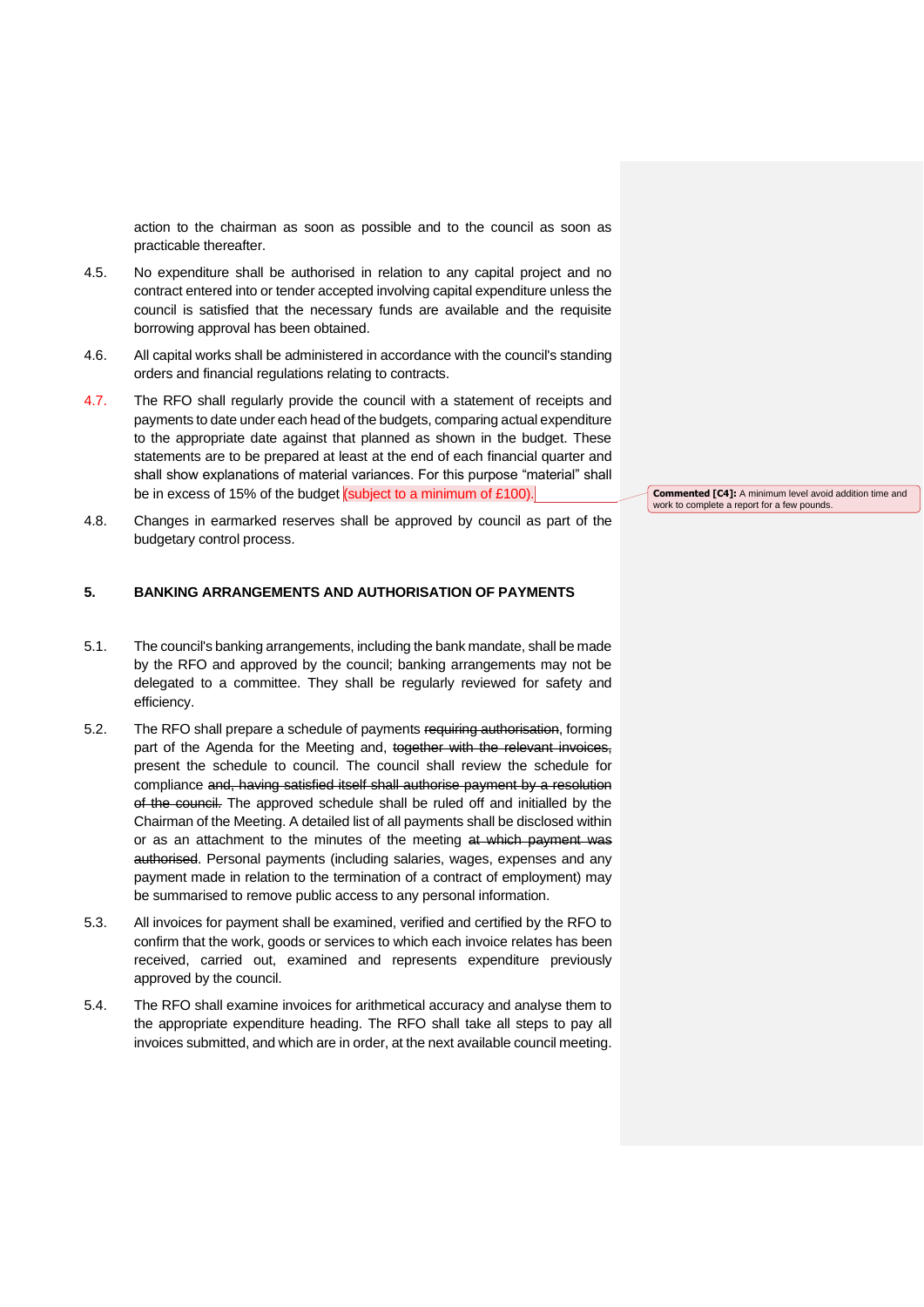- 5.5. The Clerk and RFO shall have delegated authority to authorise the payment of items as detailed in the Purchase delegation policy. The Clerk shall have delegated authority outside of the purchase delegation policy to authorise payments only in the following circumstances:
	- a) Where Council or a committee has resolved the spend
	- b) If a payment is necessary to avoid a charge to interest under the Late Payment of Commercial Debts (Interest) Act 1998, and the due date for payment is before the next scheduled Meeting of council, where the Clerk and RFO certify that there is no dispute or other reason to delay payment, provided that a list of such payments shall be submitted to the next appropriate meeting of council;
	- c) An expenditure item authorised under 5.6 below (continuing contracts and obligations) provided that a list of such payments shall be submitted to the next appropriate meeting of council; or
	- d) fund transfers within the councils banking arrangements up to the sum of £10,000, provided that a list of such payments shall be submitted to the next appropriate meeting of council.
- 5.6. For each financial year the Clerk and RFO shall draw up a list of due payments which arise on a regular basis as the result of a continuing contract, statutory duty, or obligation (such as but not exclusively) Salaries, PAYE and NI, Superannuation Fund and regular maintenance contracts and the like for which council may authorise payment for the year provided that the requirements of regulation 4.1 (Budgetary Controls) are adhered to, provided also that a list of such payments shall be submitted to the next appropriate meeting of council.
- 5.7. A record of regular payments made under 5.6 above shall be drawn up and be signed by two members on each and every occasion when payment is authorised - thus controlling the risk of duplicated payments being authorised and / or made.
- 5.8. In respect of grants a duly authorised committee shall approve expenditure within any limits set by council and in accordance with any policy statement approved by council. Any Revenue or Capital Grant in excess of £5,000 shall before payment, be subject to ratification by resolution of the council.
- 5.9. Members are subject to the Code of Conduct that has been adopted by the council and shall comply with the Code and Standing Orders when a decision to authorise or instruct payment is made in respect of a matter in which they have a disclosable pecuniary or other interest, unless a dispensation has been granted.
- 5.10. The council will aim to rotate the duties of members in these Regulations so that onerous duties are shared out as evenly as possible over time.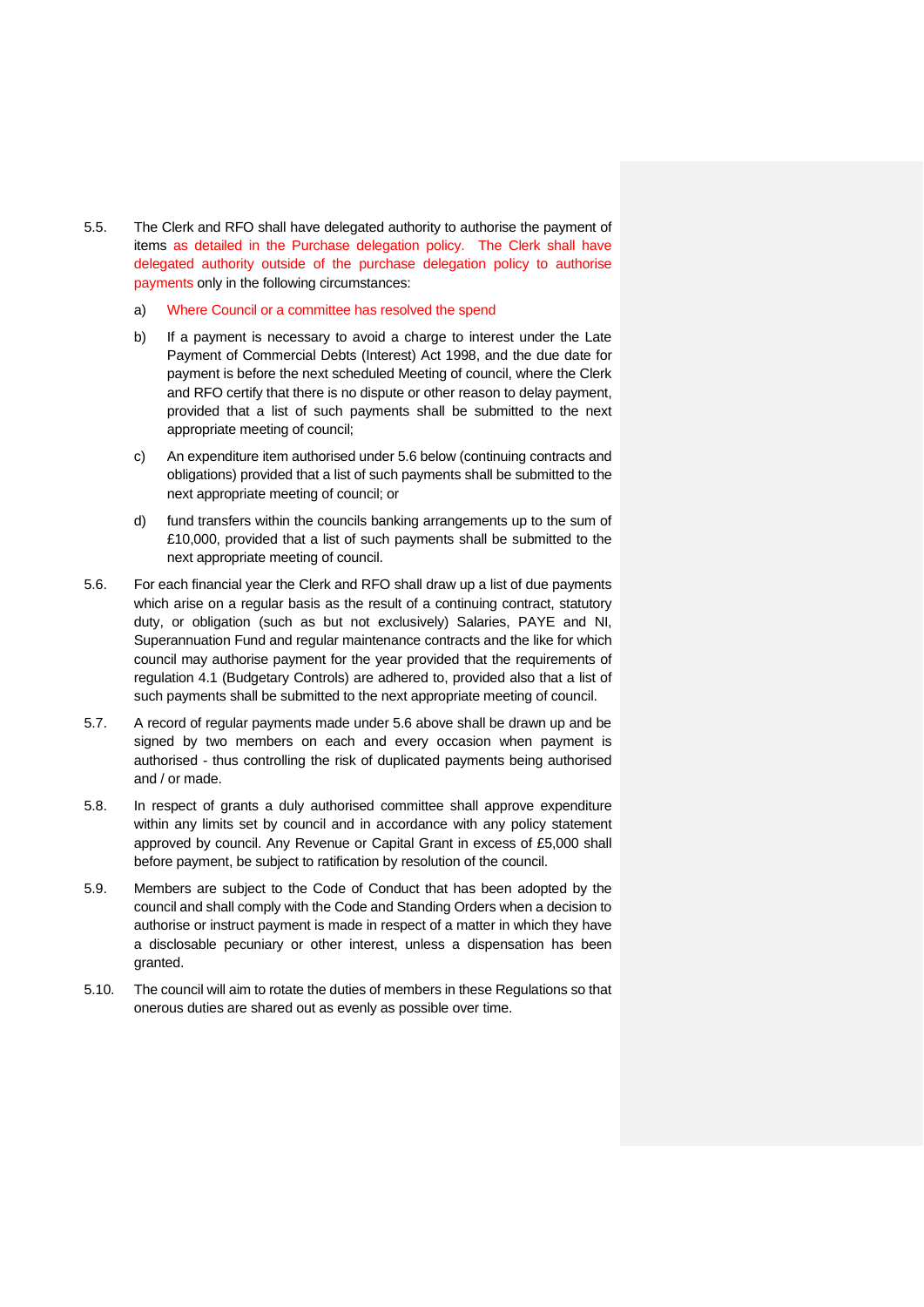5.11. Any changes in the recorded details of suppliers, such as bank account records, shall be approved in writing by a Member by the Clerk.

# <span id="page-22-0"></span>**6. INSTRUCTIONS FOR THE MAKING OF PAYMENTS**

- 6.1. The council will make safe and efficient arrangements for the making of its payments.
- 6.2. Following authorisation under Financial Regulation 5 above, the council, a duly delegated committee or, if so delegated, the Clerk or RFO shall give instruction that a payment shall be made.
- 6.3. All payments shall be effected by cheque or other BACS or CHAPS methods instructions to the council's bankers, or otherwise, in accordance with a resolution of council.
- 6.4. Cheques or orders for payment drawn on the bank account in accordance with the schedule as presented to council or committee shall be signed by one two members of council and countersigned by the Clerk, in accordance with a resolution instructing that payment. A member who is a bank signatory, having a connection by virtue of family or business relationships with the beneficiary of a payment, should not, under normal circumstances, be a signatory to the payment in question.
- 6.5. To indicate agreement of the details shown on the cheque of order for payment with the counterfoil and the invoice or similar documentation, the signatories shall each also initial the cheque counterfoil.
- 6.6. Cheques or orders for payment shall not normally be presented for signature other than at a council or committee meeting (including immediately before or after such a meeting). Any signatures obtained away from such meetings shall be reported to the council at the next convenient meeting.
- 6.7. If thought appropriate by the council, payment for utility supplies (energy, telephone and water) and any National Non-Domestic Rates may be made by variable direct debit provided that the instructions are signed by two members and any payments are reported to council as made. The approval of the use of a variable direct debit shall be renewed by resolution of the council at least every two years.
- 6.8. If thought appropriate by the council, payment for certain items (principally salaries) may be made by banker's standing order provided that the instructions are signed, or otherwise evidenced by two members are retained and any payments are reported to council as made. The approval of the use of a banker's standing order shall be renewed by resolution of the council at least every two years.
- 6.9. If thought appropriate by the council, payment for certain items may be made by BACS or CHAPS methods provided that the instructions for each payment are

**Commented [C5]:** As per the Model regulations

**Commented [C6]:** Best practice and recommendation in the model etc is 2 because Councillors shouldn't do anything alone.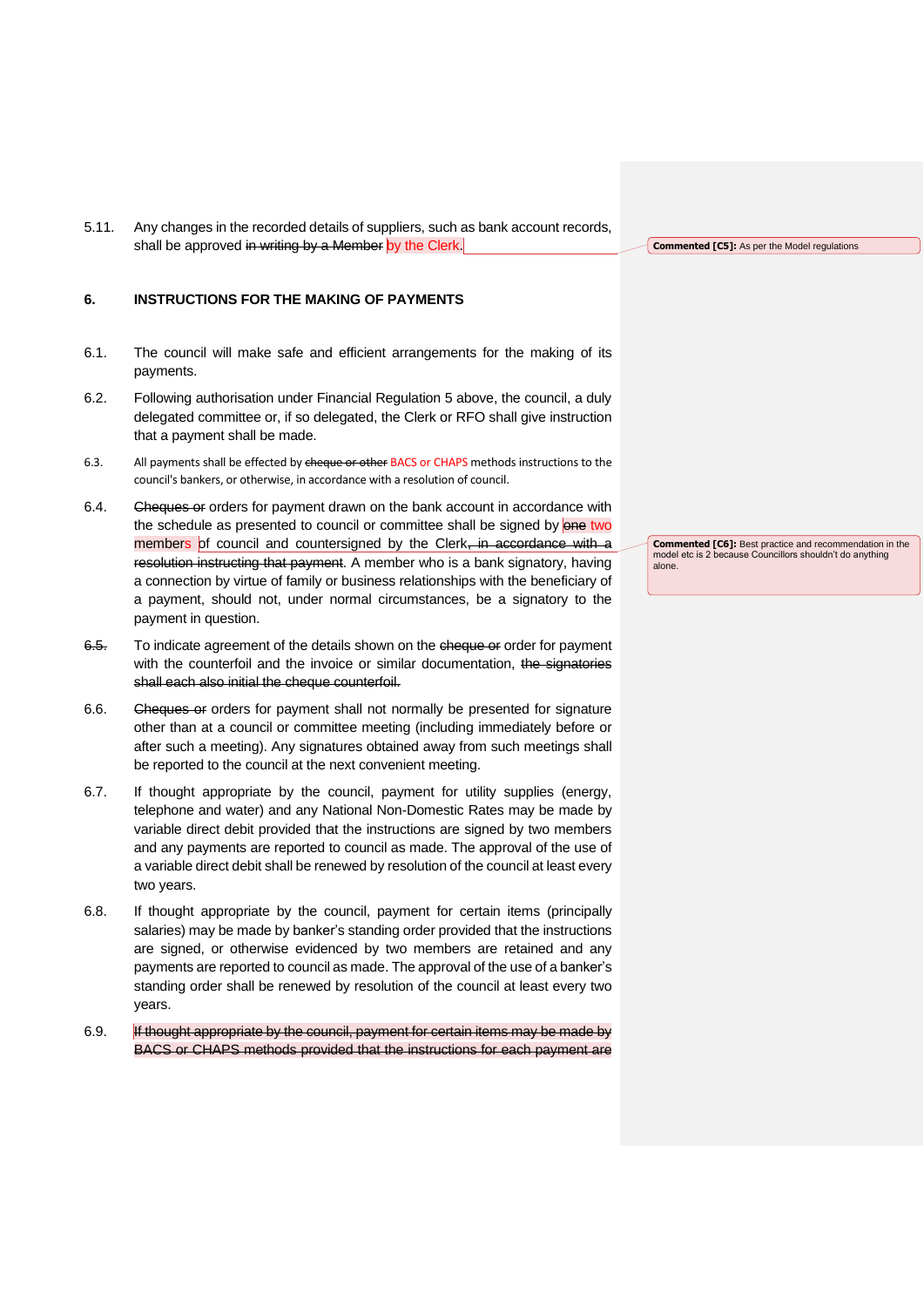signed, or otherwise evidenced, by two authorised bank signatories, are retained and any payments are reported to council as made. The approval of the use of BACS or CHAPS shall be renewed by resolution of the council at least every two years.

- 6.10. If thought appropriate by the council payment for certain items may be made by internet banking transfer provided evidence is retained showing which members approved the payment.
- 6.11. Where a computer requires use of a personal identification number (PIN) or other password(s), for access to the council's records on that computer, a note shall be made of the PIN and Passwords and shall be handed to and retained by the Chairman of Council in a sealed dated envelope. This envelope may not be opened other than in the presence of two other councillors. After the envelope has been opened, in any circumstances, the PIN and / or passwords shall be changed as soon as practicable. The fact that the sealed envelope has been opened, in whatever circumstances, shall be reported to all members immediately and formally to the next available meeting of the council. This will not be required for a member's personal computer used only for remote authorisation of bank payments.
- 6.12. No employee or councillor shall disclose any PIN or password, relevant to the working of the council or its bank accounts, to any person not authorised in writing by the council or a duly delegated committee.
- 6.13. Regular back-up copies of the records on any computer shall be made and shall be stored securely away from the computer in question, and preferably off site.
- 6.14. The council, and any members using computers for the council's financial business, shall ensure that anti-virus, anti-spyware and firewall software with automatic updates, together with a high level of security, is used.
- 6.15. Where internet banking arrangements are made with any bank, the RFO shall be appointed as the Service Administrator. The bank mandate approved by the council shall identify a number of councillors who will be authorised to approve transactions on those accounts. The bank mandate will state clearly the amounts of payments that can be instructed by the use of the Service Administrator alone, or by the Service Administrator with a stated number of approvals.
- 6.16. Access to any internet banking accounts will be directly to the access page (which may be saved under "favourites"), and not through a search engine or email link. Remembered or saved passwords facilities must not be used on any computer used for council banking work. Breach of this Regulation will be treated as a very serious matter under these regulations.
- 6.17. Changes to account details for suppliers, which are used for internet banking may only be changed on written hard copy notification by the supplier and supported by hard copy authority for change signed by the RFO and Chairman. A programme of regular checks of standing data with suppliers will be followed.

**Commented [C7]:** As per the model regulations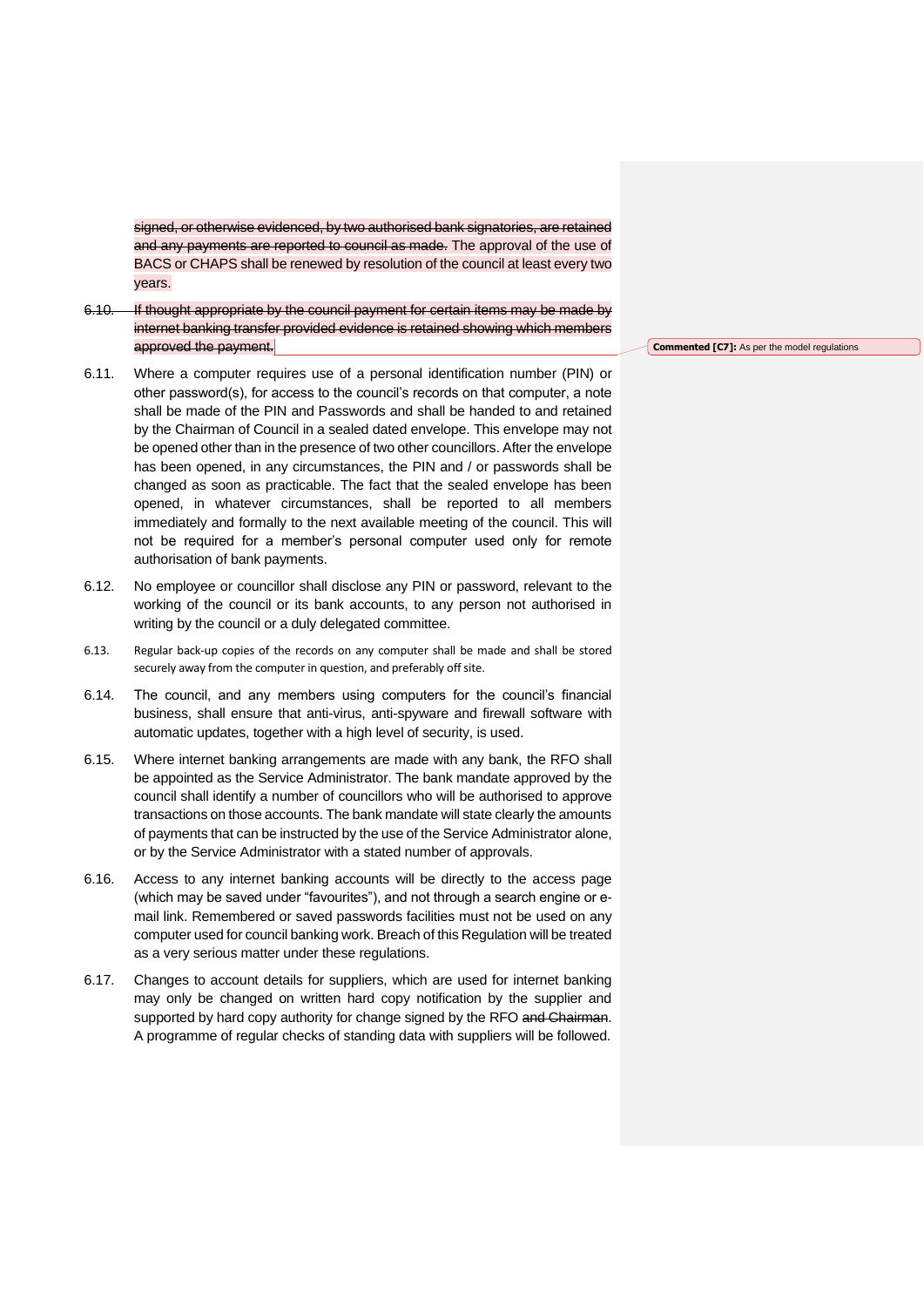- 6.18. Any Debit Card issued for use will be specifically restricted to the RFO and Clerk and administrators within the limits of the purchase delegation policy and will also be restricted to a single transaction maximum value of £1,000 unless authorised by council or finance committee in writing before any order is placed.
- 6.19. A pre-paid debit card may be issued to employees with varying limits. These limits will be set by the council. Transactions and purchases made will be reported to the council and authority for topping-up shall be at the discretion of the council.
- 6.20. Any corporate credit card or trade card account opened by the council will be specifically restricted to use by the RFO and Clerk and shall be subject to automatic payment in full at each month-end. Personal credit or debit cards of members or staff shall not be used under any circumstances.
- 6.21. The RFO may provide petty cash to officers for the purpose of defraying operational and other expenses. Vouchers for payments made shall be forwarded to the RFO with a claim for reimbursement.
	- a) The RFO shall maintain a petty cash float of £200 for the purpose of defraying operational and other expenses. Vouchers for payments made from petty cash shall be kept to substantiate the payment.
	- b) Income received must not be paid into the petty cash float but must be separately banked, as provided elsewhere in these regulations.
	- c) Payments to maintain the petty cash float shall be shown separately on the schedule of payments presented to council under 5.2 above.

## <span id="page-24-0"></span>**7. PAYMENT OF SALARIES**

- 7.1. As an employer, the council shall make arrangements to meet fully the statutory requirements placed on all employers by PAYE and National Insurance legislation. The payment of all salaries shall be made in accordance with payroll records and the rules of PAYE and National Insurance currently operating, and salary rates shall be as agreed by council, or duly delegated committee.
- 7.2. Payment of salaries and payment of deductions from salary such as may be required to be made for tax, national insurance and pension contributions, or similar statutory or discretionary deductions must be made in accordance with the payroll records and on the appropriate dates stipulated in employment contracts, provided that each payment is reported to the next available council meeting, as set out in these regulations above.
- 7.3. No changes shall be made to any employee's pay, emoluments, or terms and conditions of employment without the prior consent of the council.
- 7.4. Each and every payment to employees of net salary and to the appropriate creditor of the statutory and discretionary deductions shall be recorded in a separate confidential record (confidential cash book). This confidential record is

**Commented [C8]:** Alignment to the delegation policy.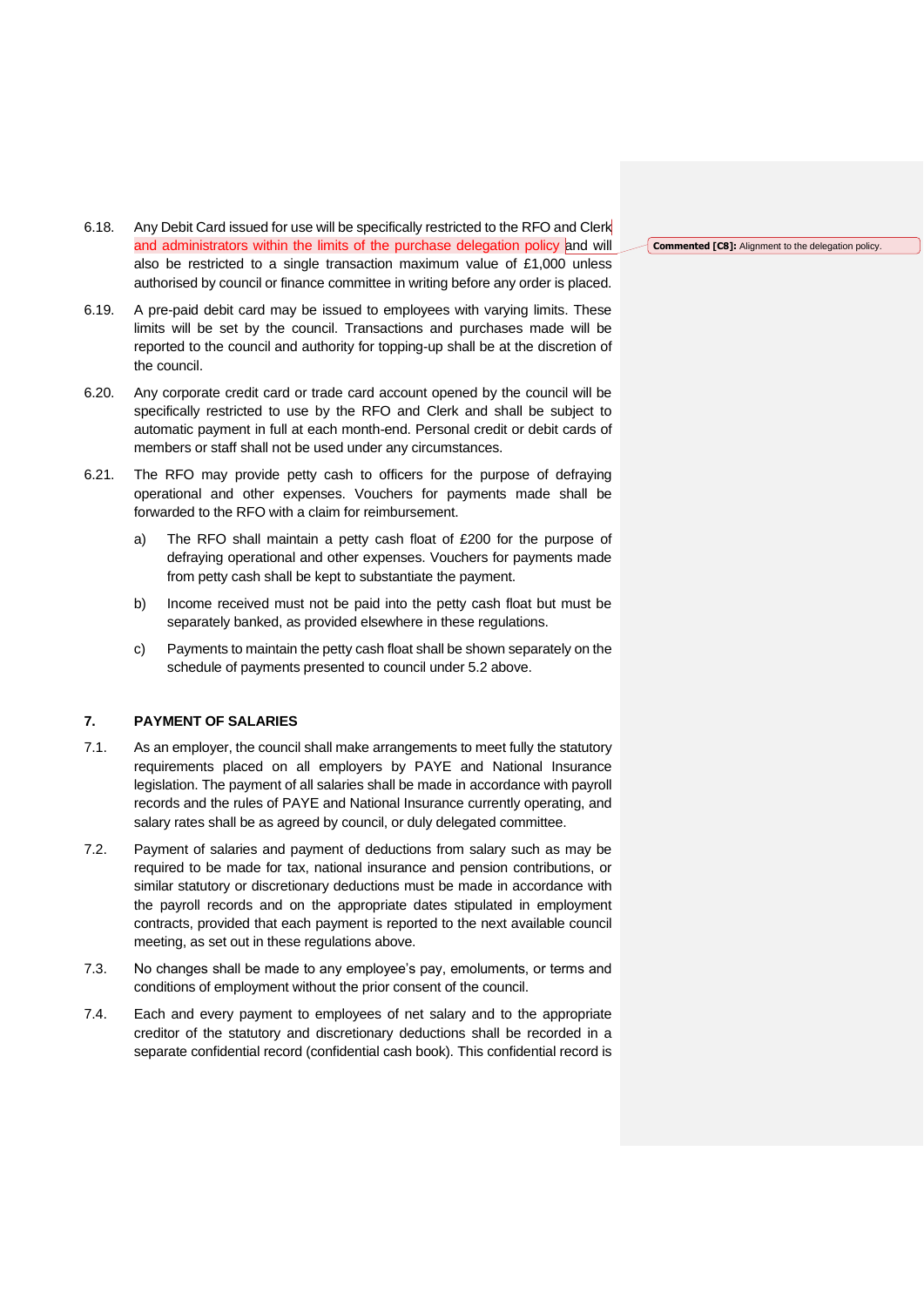not open to inspection or review (under the Freedom of Information Act 2000 or otherwise) other than:

- a) by any councillor who can demonstrate a need to know;
- b) by the internal auditor;
- c) by the external auditor; or
- d) by any person authorised under Audit Commission Act 1998, or any superseding legislation.
- 7.5. The total of such payments in each calendar month shall be reported with all other payments as made as may be required under these Financial Regulations, to ensure that only payments due for the period have actually been paid.
- 7.6. An effective system of personal performance management should be maintained for the senior officers.
- 7.7. Any termination payments shall be supported by a clear business case and reported to the council. Termination payments shall only be authorised by council.
- 7.8. Before employing interim staff the council must consider a full business case.

# <span id="page-25-0"></span>**8. LOANS AND INVESTMENTS**

- 8.1. All borrowings shall be effected in the name of the council, after obtaining any necessary borrowing approval. Any application for borrowing approval shall be approved by Council as to terms and purpose. The application for borrowing approval, and subsequent arrangements for the loan shall only be approved by full council.
- 8.2. Any financial arrangement which does not require formal borrowing approval from the Secretary of State/Welsh Assembly Government (such as Hire Purchase or Leasing of tangible assets) shall be subject to approval by the full council. In each case a report in writing shall be provided to council in respect of value for money for the proposed transaction.
- 8.3. The council will arrange with the council's banks and investment providers for the sending of a copy of each statement of account to the Chairman of the council at the same time as one is issued to the Clerk or RFO.
- 8.4. All loans and investments shall be negotiated in the name of the council and shall be for a set period in accordance with council policy.
- 8.5. The council shall consider the need for an Investment Strategy and Policy which, if drawn up, shall be in accordance with relevant regulations, proper practices and guidance. Any Strategy and Policy shall be reviewed by the council at least annually.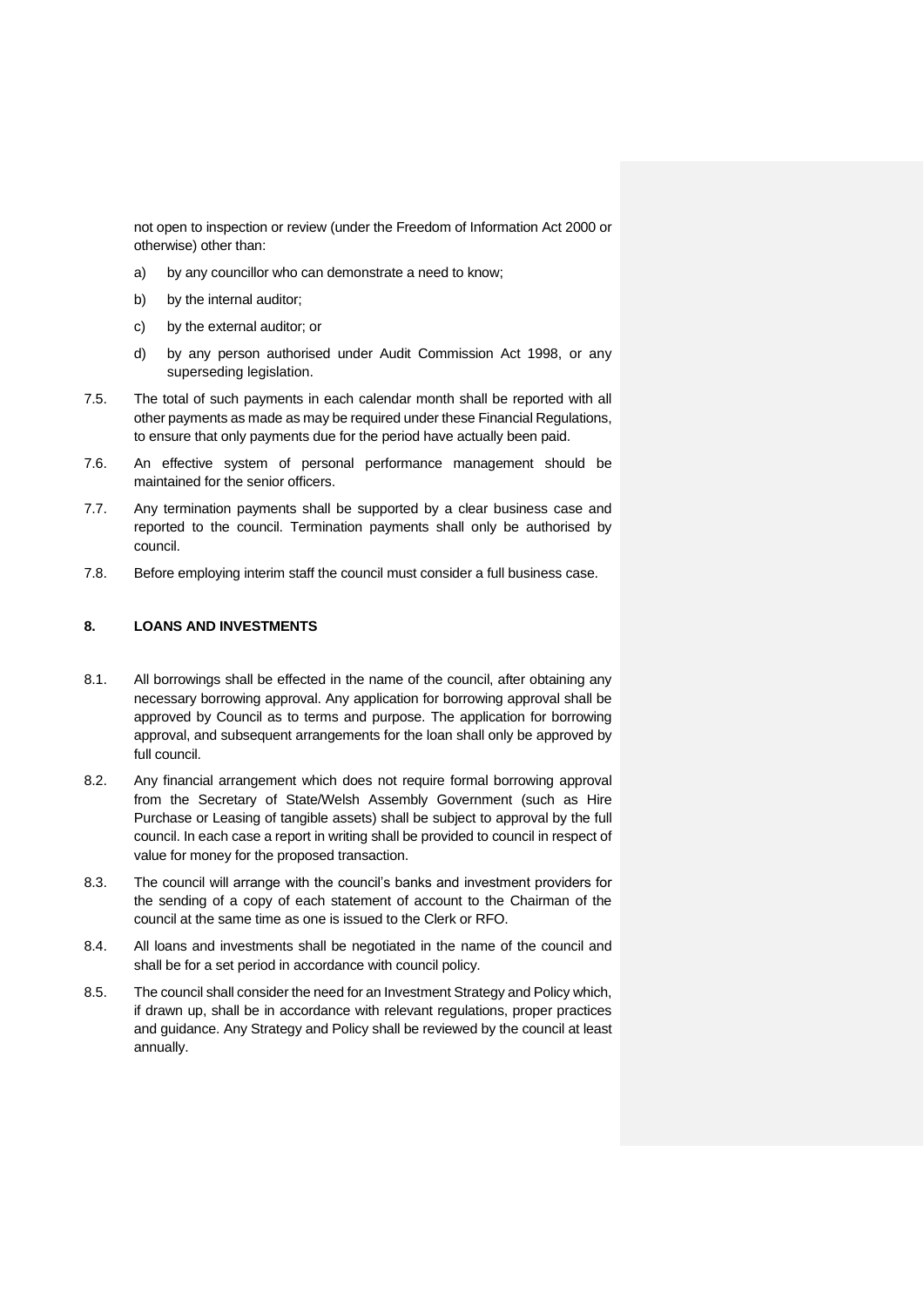- 8.6. All investments of money under the control of the council shall be in the name of the council.
- 8.7. All investment certificates and other documents relating thereto shall be retained in the custody of the RFO.
- 8.8. Payments in respect of short term or long term investments, including transfers between bank accounts held in the same bank, or branch, shall be made in accordance with Regulation 5 (Authorisation of payments) and Regulation 6 (Instructions for payments).

#### <span id="page-26-0"></span>**9. INCOME**

- 9.1. The collection of all sums due to the council shall be the responsibility of and under the supervision of the RFO.
- 9.2. Particulars of all charges to be made for work done, services rendered or goods supplied shall be agreed annually by the council, notified to the RFO and the RFO shall be responsible for the collection of all accounts due to the council.
- 9.3. The council will review all fees and charges at least annually, following a report of the Clerk.
- 9.4. Any sums found to be irrecoverable and any bad debts shall be reported to the council and shall be written off in the year.
- 9.5. All sums received on behalf of the council shall be banked intact as directed by the RFO. In all cases, all receipts shall be deposited with the council's bankers with such frequency as the RFO considers necessary.
- 9.6. The origin of each receipt shall be entered on the paying-in slip.
- 9.7. Personal cheques shall not be cashed out of money held on behalf of the council.
- 9.8. The RFO shall promptly complete any VAT Return that is required. Any repayment claims due in accordance with VAT Act 1994 section 33 shall be made at least annually coinciding with the financial year end.
- 9.9. Where any significant sums of cash are regularly received by the council, the RFO shall take such steps as are agreed by the council to ensure that more than one person is present when the cash is counted in the first instance, that there is a reconciliation to some form of control such as ticket issues, and that appropriate care is taken in the security and safety of individuals banking such cash.
- 9.10. Any income arising which is the property of a charitable trust shall be paid into a charitable bank account. Instructions for the payment of funds due from the charitable trust to the council (to meet expenditure already incurred by the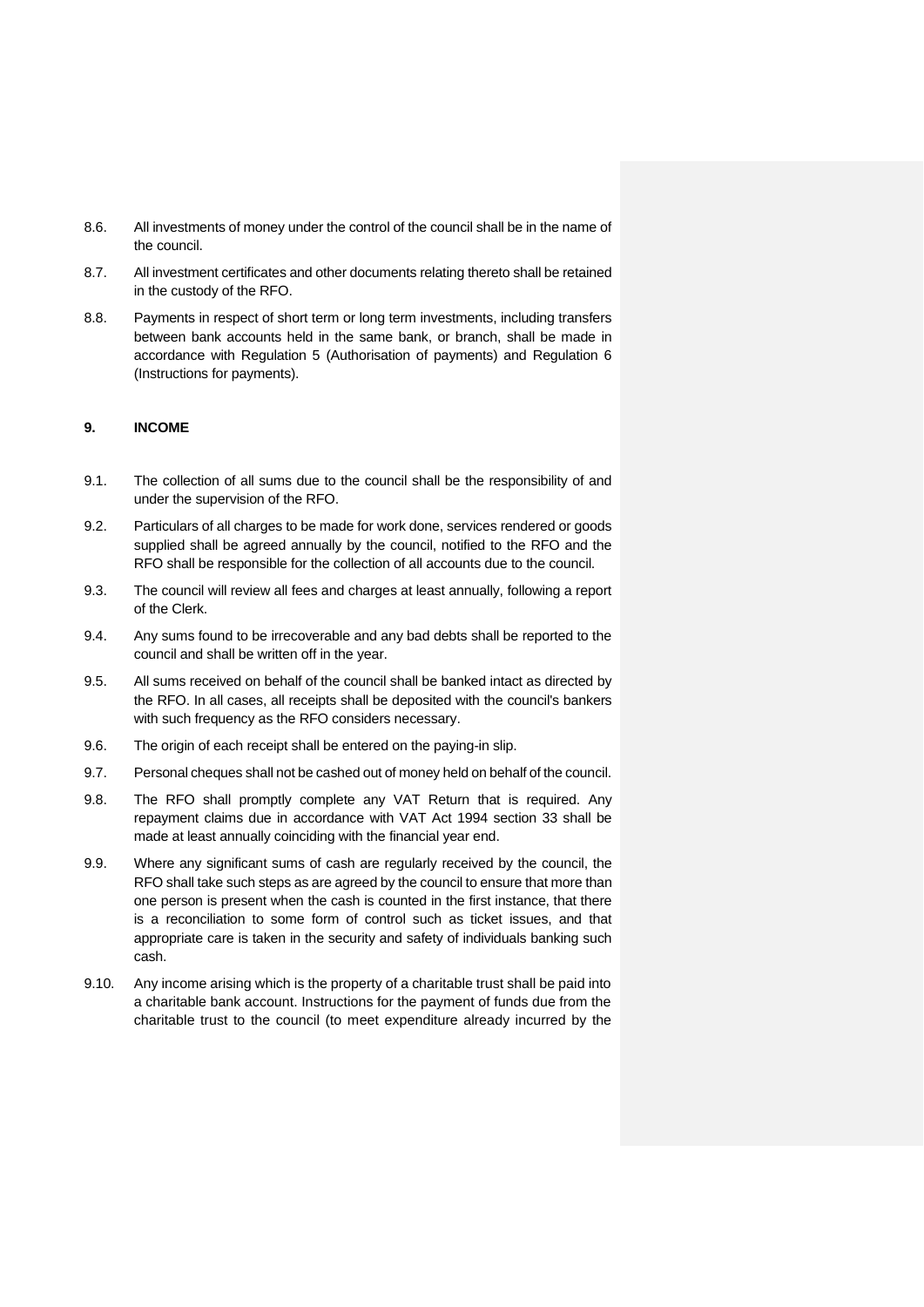authority) will be given by the Managing Trustees of the charity meeting separately from any council meeting (see also Regulation 16 below).

# <span id="page-27-0"></span>**10. ORDERS FOR WORK, GOODS AND SERVICES**

- 10.1. An official order or letter shall be issued for all work, goods and services unless a formal contract is to be prepared or an official order would be inappropriate. Copies of orders shall be retained.
- 10.2. Order books shall be controlled by the RFO.
- 10.3. All members and officers are responsible for obtaining value for money at all times. An officer issuing an official order shall ensure as far as reasonable and practicable that the best available terms are obtained in respect of each transaction, usually by obtaining three or more quotations or estimates from appropriate suppliers, subject to any *de minimis* provisions in Regulation 11.1 below.
- 10.4. A member may not issue an official order or make any contract on behalf of the council.
- 10.5. The officer using delegated authority RFO shall verify the lawful nature of any proposed purchase before the issue of any order, and in the case of new or infrequent purchases or payments, the RFO shall ensure that the statutory authority shall be reported to the meeting at which the order is approved so that the minutes can record the power being used.

#### <span id="page-27-1"></span>**11. CONTRACTS**

- 11.1. Procedures as to contracts are laid down as follows:
	- a. Every contract shall comply with these financial regulations, and no exceptions shall be made otherwise than in an emergency provided that this regulation need not apply to contracts which relate to items (i) to (vi) below:
		- i. for the supply of gas, electricity, water, sewerage and telephone services;
		- ii. for specialist services such as are provided by legal professionals acting in disputes;
		- iii. for work to be executed or goods or materials to be supplied which consist of repairs to or parts for existing machinery or equipment or plant;
		- iv. for work to be executed or goods or materials to be supplied which constitute an extension of an existing contract by the council;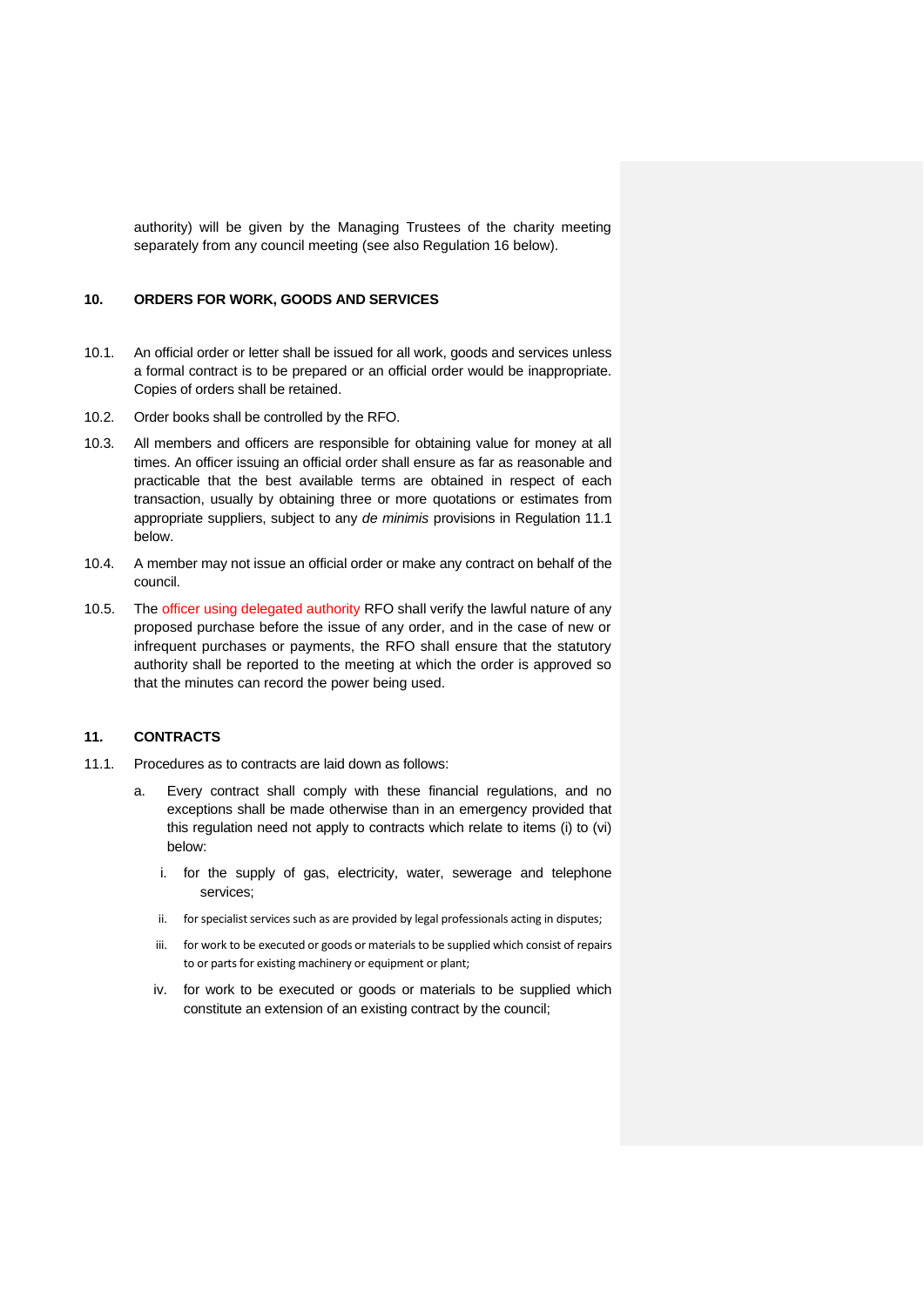- v. for additional audit work of the external auditor up to an estimated value of £500 (in excess of this sum the Clerk and RFO shall act after consultation with the Chairman and Vice Chairman of council); and
- vi. for goods or materials proposed to be purchased which are proprietary articles and / or are only sold at a fixed price.
- b. Where the council intends to procure or award a public supply contract, public service contract or public works contract as defined by The Public Contracts Regulations 2015 ("the Regulations") which is valued at £25,000 or more, the council shall comply with the relevant requirements of the Regulations<sup>2</sup>.
- c. The full requirements of The Regulations, as applicable, shall be followed in respect of the tendering and award of a public supply contract, public service contract or public works contract which exceed thresholds in The Regulations set by the Public Contracts Directive 2014/24/EU (which may change from time to time) $3$ .
- d. When applications are made to waive financial regulations relating to contracts to enable a price to be negotiated without competition the reason shall be embodied in a recommendation to the council.
- e. Such invitation to tender shall state the general nature of the intended contract and the Clerk shall obtain the necessary technical assistance to prepare a specification in appropriate cases. The invitation shall in addition state that tenders must be addressed to the Clerk in the ordinary course of post. Each tendering firm shall be supplied with a specifically marked envelope in which the tender is to be sealed and remain sealed until the prescribed date for opening tenders for that contract.
- f. All sealed tenders shall be opened at the same time on the prescribed date by the Clerk in the presence of at least one member of council.
- g. Any invitation to tender issued under this regulation shall be subject to Standing Orders 18 and shall refer to the terms of the Bribery Act 2010.
- h. When it is to enter into a contract of less than £25,000 in value for the supply of goods or materials or for the execution of works or specialist services other than such goods, materials, works or specialist services as are excepted as set out in paragraph (a) the Clerk shall obtain 3 quotations (priced descriptions of the proposed supply); where the value is below £3,000 and above £100 the Clerk or RFO shall strive to obtain 3 estimates. Otherwise, Regulation 10.3 above shall apply.

<sup>&</sup>lt;sup>2</sup> The Regulations require councils to use the Contracts Finder website to advertise contract opportunities, set out the procedures to be followed in awarding new contracts and to publicise the award of new contracts

<sup>3</sup> Thresholds currently applicable are:

a. For public supply and public service contracts 209,000 Euros (£181,302)

b. For public works contracts 5,225,000 Euros (£4,551,413)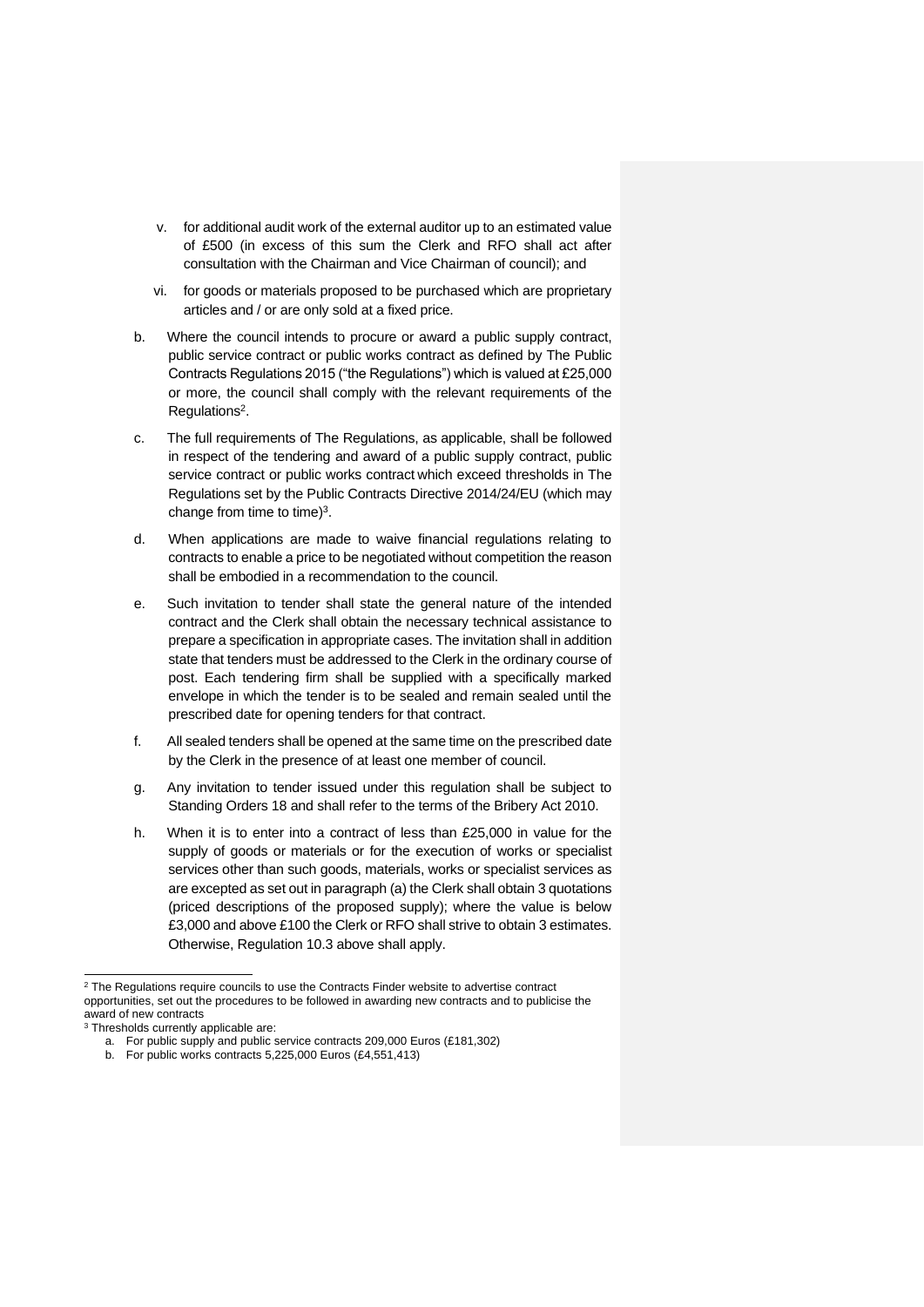- i. The council shall not be obliged to accept the lowest or any tender, quote or estimate.
- j. Should it occur that the council, or duly delegated committee, does not accept any tender, quote or estimate, the work is not allocated and the council requires further pricing, provided that the specification does not change, no person shall be permitted to submit a later tender, estimate or quote who was present when the original decision making process was being undertaken.

# <span id="page-29-0"></span>**12. PAYMENTS UNDER CONTRACTS FOR BUILDING OR OTHER CONSTRUCTION WORKS**

- 12.1. Payments on account of the contract sum shall be made within the time specified in the contract by the RFO upon authorised certificates of the architect or other consultants engaged to supervise the contract (subject to any percentage withholding as may be agreed in the particular contract).
- 12.2. Where contracts provide for payment by instalments the RFO shall maintain a record of all such payments. In any case where it is estimated that the total cost of work carried out under a contract, excluding agreed variations, will exceed the contract sum of 5% or more a report shall be submitted to the council.
- 12.3. Any variation to a contract or addition to or omission from a contract must be approved by the council and Clerk to the contractor in writing, the council being informed where the final cost is likely to exceed the financial provision.

#### <span id="page-29-1"></span>**13. STORES AND EQUIPMENT**

- 13.1. The officer in charge of each section shall be responsible for the care and custody of stores and equipment in that section.
- 13.2. Delivery notes shall be obtained in respect of all goods received into store or otherwise delivered and goods must be checked as to order and quality at the time delivery is made.
- 13.3. Stocks shall be kept at the minimum levels consistent with operational requirements.
- 13.4. The RFO shall be responsible for periodic checks of stocks and stores at least annually.

# <span id="page-29-2"></span>**14. ASSETS, PROPERTIES AND ESTATES**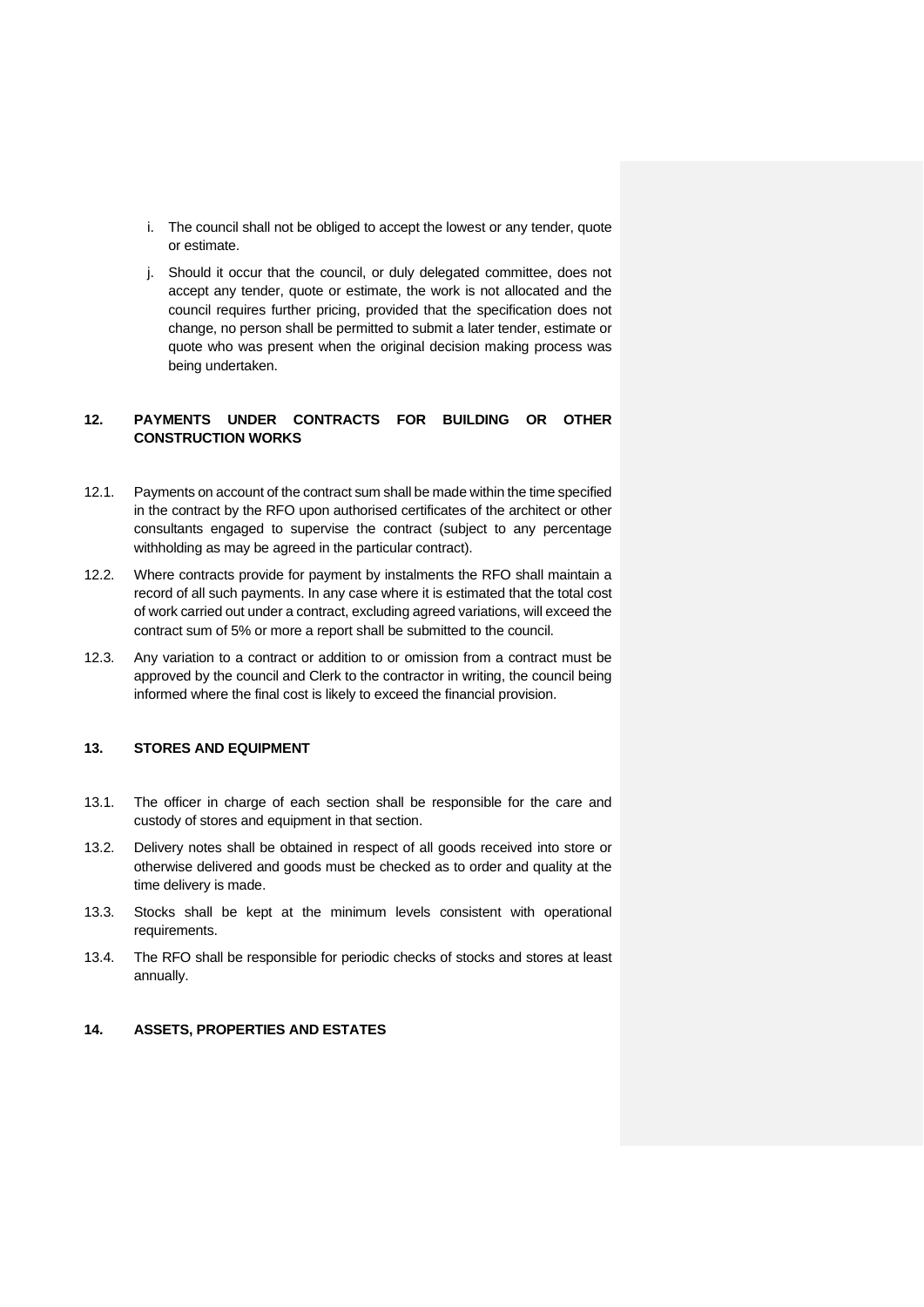- 14.1. The Clerk shall make appropriate arrangements for the custody of all title deeds and Land Registry Certificates of properties held by the council. The RFO shall ensure a record is maintained of all properties held by the council, recording the location, extent, plan, reference, purchase details, nature of the interest, tenancies granted, rents payable and purpose for which held in accordance with Accounts and Audit Regulations.
- 14.2. No tangible moveable property shall be purchased or otherwise acquired, sold, leased or otherwise disposed of, without the authority of the council, together with any other consents required by law, save where the estimated value of any one item of tangible movable property does not exceed £250.
- 14.3. No real property (interests in land) shall be sold, leased or otherwise disposed of without the authority of the council, together with any other consents required by law. In each case a report in writing shall be provided to council in respect of valuation and surveyed condition of the property (including matters such as planning permissions and covenants) together with a proper business case (including an adequate level of consultation with the electorate).
- 14.4. No real property (interests in land) shall be purchased or acquired without the authority of the full council. In each case a report in writing shall be provided to council in respect of valuation and surveyed condition of the property (including matters such as planning permissions and covenants) together with a proper business case (including an adequate level of consultation with the electorate).
- 14.5. Subject only to the limit set in Regulation 14.2 above, no tangible moveable property shall be purchased or acquired without the authority of the full council. In each case a report in writing shall be provided to council with a full business case.
- 14.6. The RFO shall ensure that an appropriate and accurate Register of Assets and Investments is kept up to date. The continued existence of tangible assets shown in the Register shall be verified at least annually, possibly in conjunction with a health and safety inspection of assets.

### <span id="page-30-0"></span>**15. INSURANCE**

- 15.1. Following the annual risk assessment (per Regulation 17), the RFO shall effect all insurances and negotiate all claims on the council's insurers in consultation with the Clerk.
- 15.2. The Clerk shall give prompt notification to the RFO of all new risks, properties or vehicles which require to be insured and of any alterations affecting existing insurances.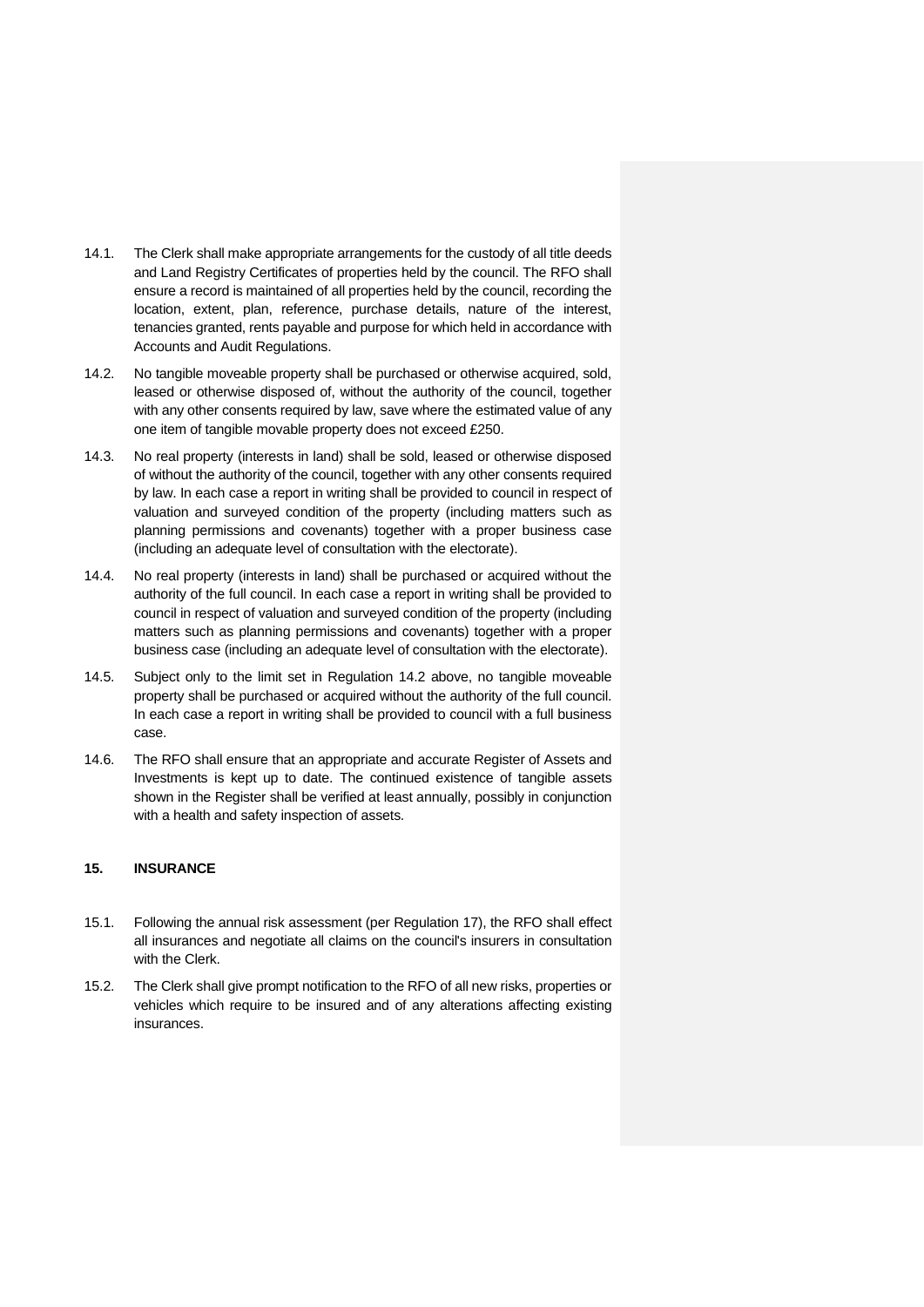- 15.3. The RFO shall keep a record of all insurances effected by the council and the property and risks covered thereby and annually review it.
- 15.4. The RFO shall be notified of any loss liability or damage or of any event likely to lead to a claim and shall report these to council at the next available meeting.
- 15.5. All appropriate members and employees of the council shall be included in a suitable form of security or fidelity guarantee insurance which shall cover the maximum risk exposure as determined annually by the council, or duly delegated committee.

#### <span id="page-31-0"></span>**16. CHARITIES**

16.1. Where the council is sole managing trustee of a charitable body the Clerk and RFO shall ensure that separate accounts are kept of the funds held on charitable trusts and separate financial reports made in such form as shall be appropriate, in accordance with Charity Law and legislation, or as determined by the Charity Commission. The Clerk and RFO shall arrange for any audit or independent examination as may be required by Charity Law or any Governing Document.

# <span id="page-31-1"></span>**17. RISK MANAGEMENT**

- 17.1. The council is responsible for putting in place arrangements for the management of risk. The Clerk shall prepare, for approval by the council, risk management policy statements in respect of all activities of the council. Risk policy statements and consequential risk management arrangements shall be reviewed by the council at least annually.
- 17.2. When considering any new activity, the Clerk shall prepare a draft risk assessment including risk management proposals for consideration and adoption by the council.

#### <span id="page-31-2"></span>**18. SUSPENSION AND REVISION OF FINANCIAL REGULATIONS**

18.1. It shall be the duty of the council to review the Financial Regulations of the council from time to time. The Clerk shall make arrangements to monitor changes in legislation or proper practices and shall advise the council of any requirement for a consequential amendment to these Financial Regulations.